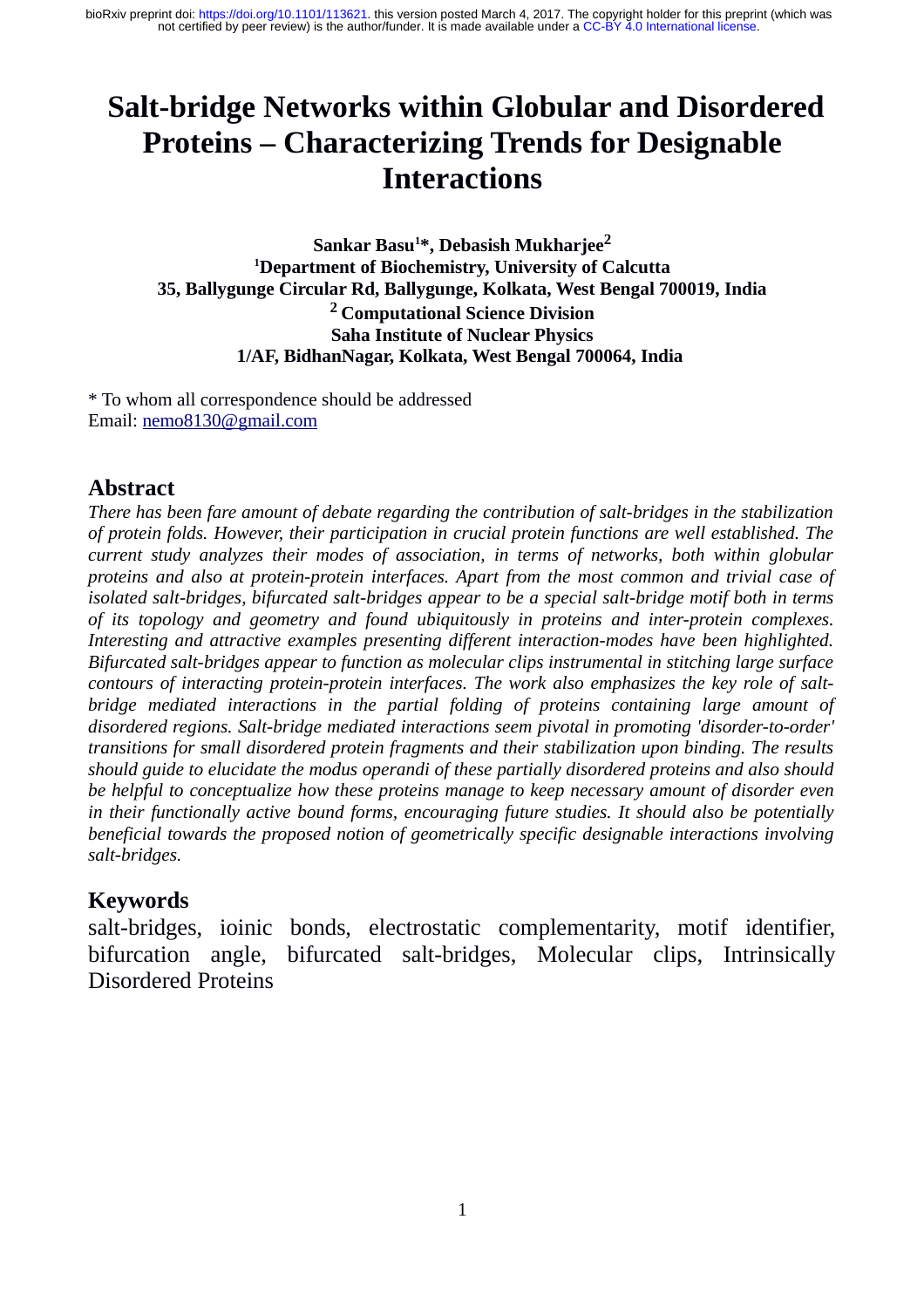## **Introduction**

Salt-bridges were envisaged to be instrumental primarily in sustaining the global electrostatic balance within correctly folded globular proteins and also at protein-protein interfaces [1], [2]. However, that theory had to be revised and rephrased as only partially true at least in the context of protein-protein interfaces [3] after the advent of continuum electrostatic models which could numerically solve the Poisson-Boltzmann equation for the protein-solvent system [4], [5]. It was categorically shown that electrostatic complementarity (EC) at the protein-protein interfaces could still retain significantly high values, even when the salt-bridges were computationally neutralized (or switched off). The reason for this is that the electrostatic complementarity is a non-local effect governed by a long-range force, wherein partial charges coming from all atoms from the two interacting molecules are collectively contributing to the potentials, and, hence, switching off the salt-bridges did not really alter the overall correlation. In fact, this was the very first exclusive study on electrostatic complementarity at protein-protein interfaces [3] wherein the earlier idea of charge complementarity was virtually ruled out and replaced by the concept of complementarity in terms of electrostatic potential. That is to say that the complementarity is actually attained in the anticorrelation of surface electrostatic potentials realized at the protein-protein interfaces. A later study extended this concept to the folding of single domain globular proteins and for the first time, characterized the trends in electrostatic complementarity in a residue-wise manner within the protein interior [6]. In consistency to that of the protein-protein interfaces, here also, elevated values in electrostatic complementarity  $(E_m)$  was attained for all completely or partially buried amino acid residues, irrespective of their chemical identity, both, in presence and absence of the contribution of the salt-bridges. All said and done, the different functions attributed to these ionic bonds ranging from anchoring protein subunits [7] to metal coordination and co-operativity in networks of saltbridges [8] as well as their impact on stability [9], [10] can not be undermined.

There does not appear to be a universal rule regarding the role of salt-bridges in stabilizing protein structures though. Due to desolvation effects, they are generally considered to be destabilizing [11], though instances have been observed where networks of ionic bonds contribute favorably to the thermal stabilization of proteins [10], [12], [13]. For instances, arginine-glutamate isolated saltbridges have been found to be favorably contributing to the stability of helices [10], whereas bifurcated salt-bridges have been shown to be instrumental in originating photoacoustic signals in cytochromes [14].

Although some empirical rules have been proposed regarding the geometry of hydrogen bonds to be found within salt-bridges [7], [13], and also the distinction between simple and complex saltbridges [7], a comprehensive characterization of different possible unique topological assemblies of salt-bridge networks consistent with the growing number of high resolution protein structures was felt lacking.

In this background, the current study presents an exclusive characterization of salt-bridge networks within proteins in terms of their topology and geometry and composition. The study further recognizes bifurcated salt-bridges as a key motif found in prevailing majority within proteins, both at the interior and at interfaces. Along that line, the study constitutes a statistical analyses on the functional attributes of bifurcated salt-bridges, put forward an exhaustive list of functionally relevant interactions and highlights some unique and interesting patterns. It also attempts to shed some light on the potential contribution of ionic bonds and charge residue contacts in the partial folding / stabilization of intrinsically disordered proteins (IDPs) both in their free and bound forms. The study should be beneficial in the context of designing salt-bridges in recombinant proteins and also in the computational modeling of interaction involving disordered protein regions.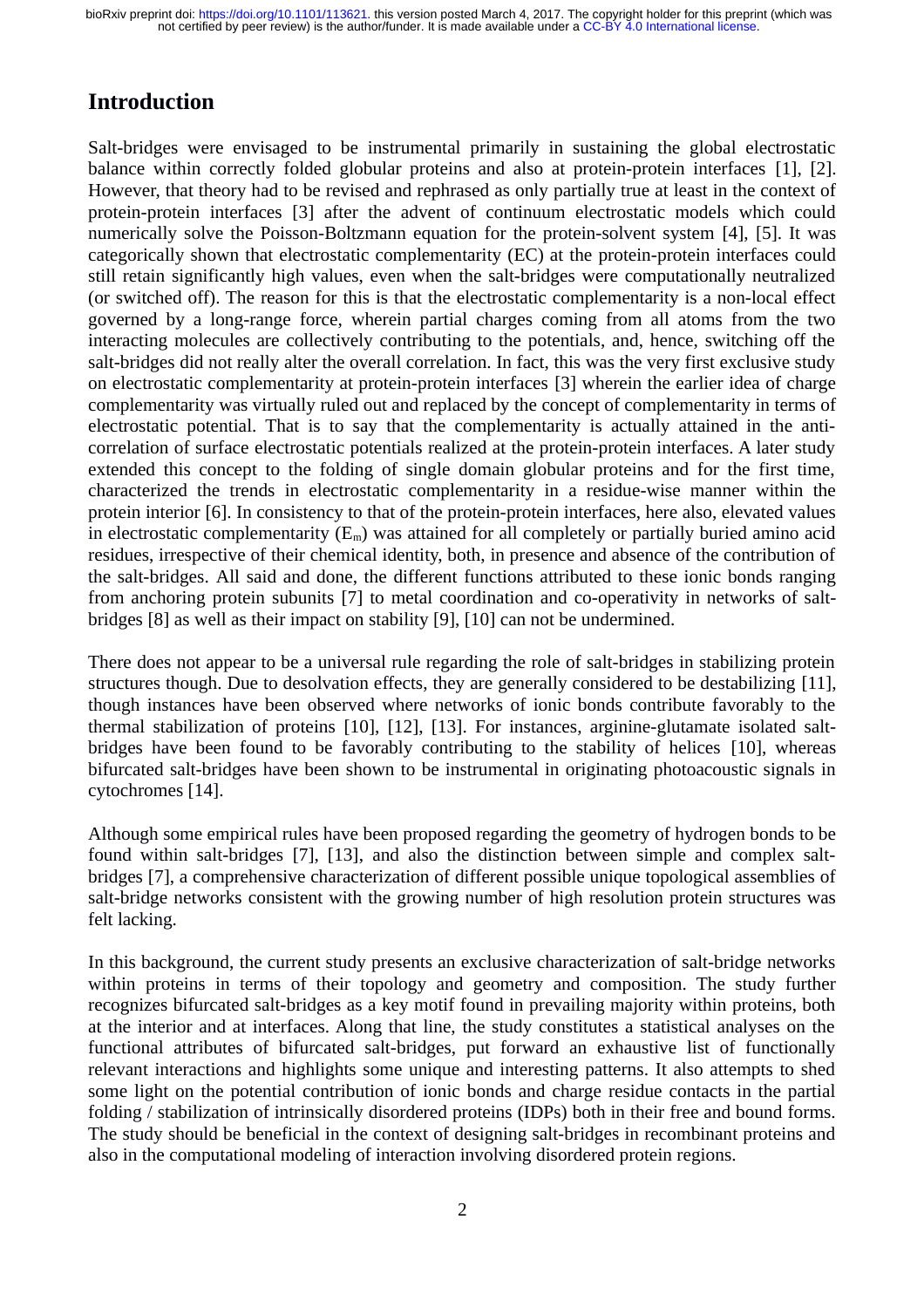## **Materials and Methods**

#### **Databases**

**Globular Proteins:** Following our previous reports in the related area of protein electrostatics [2], we went on accumulating salt-bridges from a previously reported [6], [15] database [\(https://github.com/nemo8130/DB2\)](https://github.com/nemo8130/DB2) of high resolution crystal structures of native globular proteins. The structures in the culled database (resolution  $\leq$  2Å; R-factor  $\leq$  20%; pair-wise sequence similarity  $\leq 30\%$ ) were devoid of any bulky prosthetic groups (e.g., protoporphyrins) and any missing atoms. This database was used to characterize the topological and geometric preferences of networks involving salt-bridges.

**Protein-protein complexes:** To study the role of salt-bridges in triggering and stabilizing proteinprotein interactions, another database containing high resolution ( $\leq$  2Å) crystal structures of 1879 native protein-protein complexes was assembled. None of these structures contained any missing backbone atoms. This database was previously used in structure validation of protein complexes [16] and also as a reality check in protein-protein docking scoring [17]. In case of structures containing more than two chains, the two largest interacting chains were considered for all subsequent calculations.

**Proteins with Intrinsically Disordered Regions:** To study the role salt-bridges and atomic contacts involving charged residues in the stabilization of intrinsically disordered proteins, yet another non-redundant database of 109 polypeptide chains was assembled containing missing disordered loops. This database was a subset of an originally assembled set and used in a recent study on conformational entropy of intrinsically disordered proteins calculated from amino acid triads [18]. The original database [18] contained all types of possible experimental structures solved by X-ray Crystallography, NMR and Electron Microscopy. Missing disordered residues were identified by comparing the SEQRES and ATOM records in the PDB files and then cross-checking the difference between the two sets with the missing residues declared in the REMARK 465 list. The database was initially compiled using the PISCES server [19] with the selection criteria of sequence similarity  $\leq$  25% and length  $\geq$  40 residues resulting in a total of 138 chains with  $>$  50% structural disorder [18]. Over and above the selection criteria implemented previously, we further discarded the EM-structures and structures containing more than 700 residues reducing it to 109 chains.

Apart from the systematic calculation performed on the above database, two case studies were also presented on two popular individual systems involving disorder. The first of the two was the most popular Tau protein (PDB IDs: 2N4R, 4TQE, 5DMG and 5BTV), one of the potential causal factors in the Alzheimer's disease due to its abnormal phosphorylation resulting in paired helical filament and neurofibrillary tangles. The second candidate was the plant protein Crambin solved at an ultrahigh resolution having the special feature of valance electron density (PDB ID: 1EJG) presenting an unique case with all isoforms being individually disordered [\(http://deposit.rcsb.org/format-faq](http://deposit.rcsb.org/format-faq-v1.html) $v1.html$ ).

#### **Modeling IDPRs in existing experimental structures**

Disordered residues were identified and distinguished by the selection procedure elaborated in the database section. The missing disordered residues (as listed in the REMARK 465 of the corresponding PDB file) were then built by MODELLER (version 9.17) [20] implementing its general 'automodel' or advanced 'loopmodel' modules (the latter with the 'fast refinement' option) as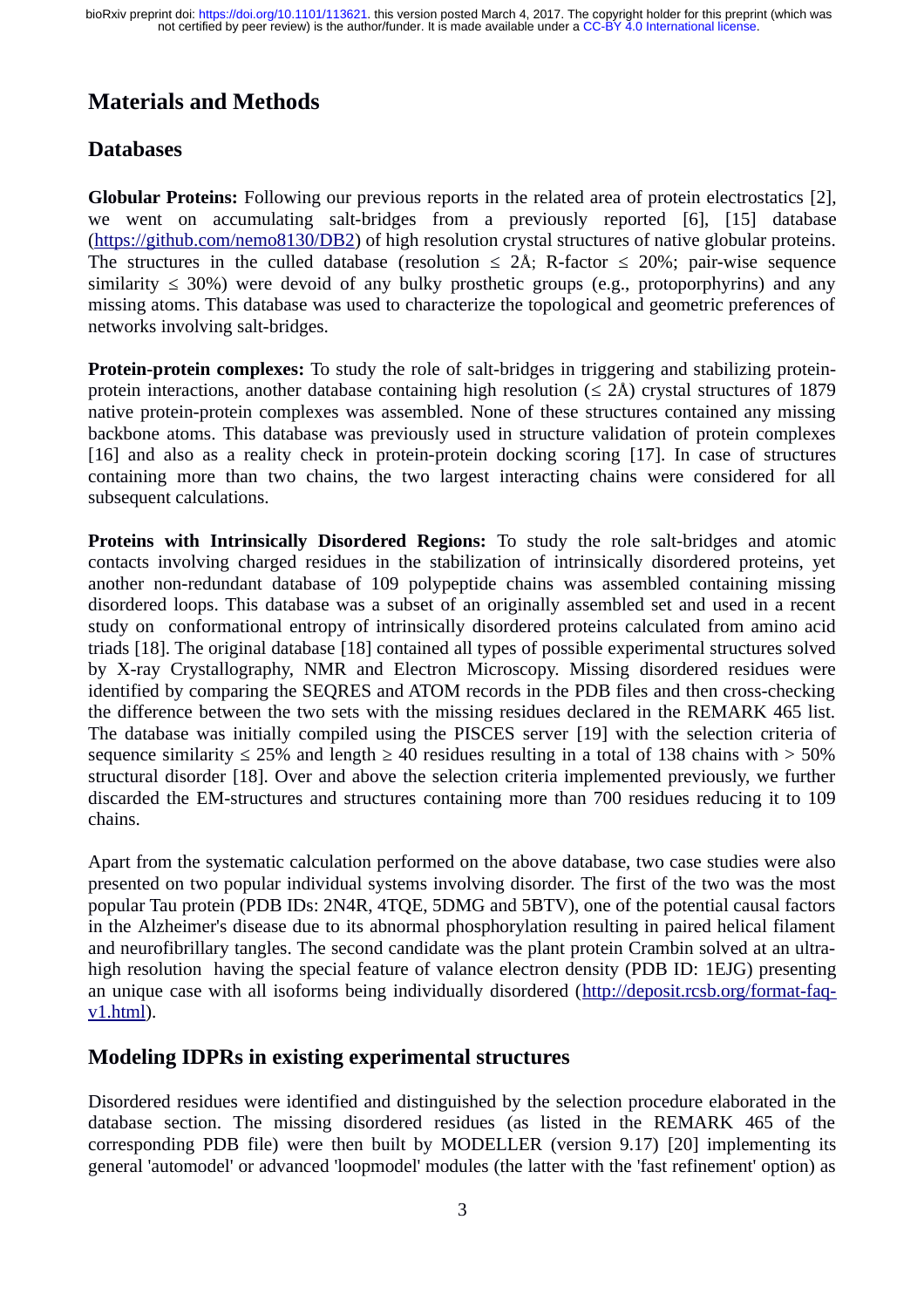appropriate to each individual protein system. The experimental structure was used as a template for modeling and the correct position of each missing residue was determined by a pairwise sequence alignment performed using the high-accuracy alignment program MUSCLE (version 3.8) [21] and fed to MODELLER. The root mean square (rms) deviation calculated from all pair of corresponding atoms (i.e., the atoms solved experimentally) upon aligning the two structures were found to be  $\leq 1.5$  Å for all models. For each case the appropriate MODELLER module (automodel / loopmodel) was determined by a comparative study of the two initial models produced by the two methods and the one resulting in the lowest rms deviation was chosen. Once the correct module was determined for each protein, the program was rerun generating 10 models and the one with the lowest rms deviation upon alignment to the corresponding 'experimental' template was chosen (**Fig.1**). Residues in the modeled structures were then renumbered (from 1) according to the SEQRES records to naturally accommodate the missing disordered residues avoiding negative integers and reported that exact way. Stride [22] was used to calculate the relative content of secondary structural elements in these modeled structures.

#### **Burial of Solvent Exposure**

Solvent accessible surface area (ASA) was calculated for each atom in a protein molecule by NACCESS [23] by rolling a probe sphere of 1.4 Å over the entire protein surface (the Lee and Richards algorithm) [24]. The ASAs were then summed up for all atoms pertaining to the same residue. This was followed by calculating the burial of their solvent exposure defined as the ASA of a residue, X located in the protein divided by the ASA of the same amino acid in a Gly-X-Gly peptide fragment in its fully extended conformation following a previously established method [25]. The completely exposed residues having a residue burial  $> 0.3$  [25] were then identified and the atoms demarcated as the peripheral atoms of the protein.

#### **Accessibility Score**

Depending on the location and extent of disorder embedded in a protein sequence, the modeled protein can in principle be delirious and unreal. One way to estimate their fury is to check the expected distribution of amino acid residues with respect to their burial of solvent exposure and compare the values with globular proteins known to be stable in solutions. This was estimated by the accessibility score, *rGb* which have previously been standardized both within globular proteins [15] and at protein-protein interfaces [16] and have also been successfully used as a coordinate driven feature in protein-protein docking scoring [17]. Briefly, the definition of the *rGB* score is as follows.

$$
rGb{=}\frac{1}{N_{res}}\sum_{i=1}^{N}\log_{10}\left(\text{Pr}_{i}\right)
$$

where  $N_{res}$  is the total number of residues in the polypeptide chain and  $Pr_i$  is the propensity of a particular amino acid (Val, Leu, Asp etc) to acquire a particular degree of solvent exposure. Other details of the score is defined elsewhere [15]. The *rGb* score raised similar range of values for both the correctly folded globular proteins (0.055  $\pm$ 0.022) as well as the protein-protein interfaces (0.058 ±0.022). Based on these observations, its upper threshold characteristic of either a well-folded protein or a well-packed interface was determined to be 0.011. In principle, the score is also applicable to peptides and a lower value than the threshold (which can also be negative) is indicative of instability of the protein / peptide in solution and such molecules will be highly reactive.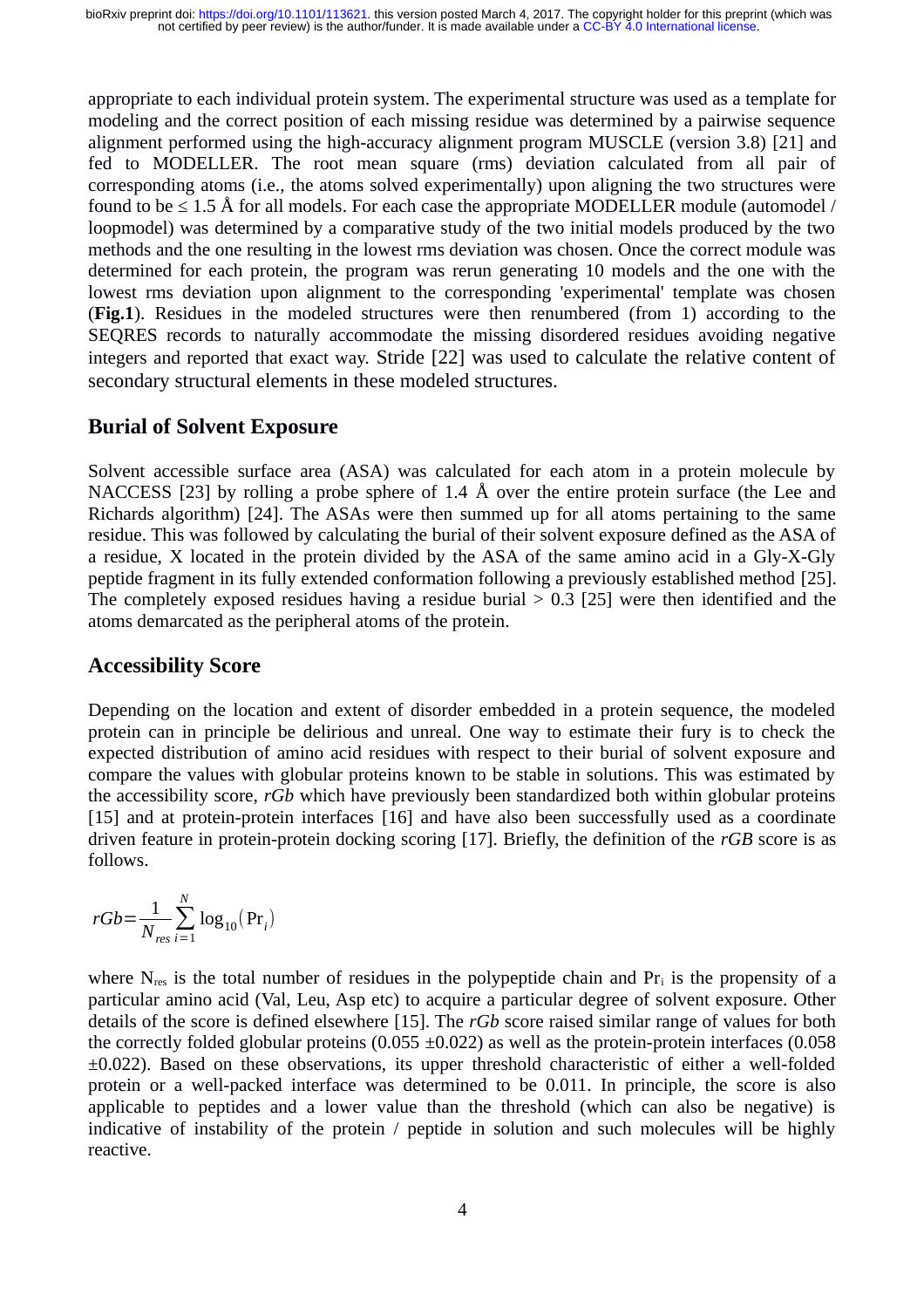#### **Defining Salt-bridges and their Networks**

The essential idea behind the analyses on the database of globular proteins was to collect saltbridges not merely as a collection of individual ionic bonds, rather as networks, and perform a exhaustive statistical study on the topology and geometrical preferences of different salt-bridge networks. In these networks, charged residues were represented as nodes and connected by an edge when there exist an ionic bond (or salt-bridge) between them. The ionic bonds were detected when a positively charged nitrogen atom of lysine (NZ), arginine (NH1, NH2) or positively charged histidine (HIP: ND1 NE2, both protonated) were found to be within 4.0 Å of a negatively charged oxygen atom of glutamate (OE1, OE2) or aspartate (OD1, OD2).

In order to study the topological and geometric patterns of these networks, constituted by ionic bonds, a previously proposed numeric scheme, namely, the motif identifier was adapted [26] which could be considered as a reduced representation of a specific unique network topology. In this numerical representation, an unique network-topology is represented by *n* concatenated strings of numbers separated by delimiters, where, *n* is the number of nodes in the network. Each string begins with the degree of a node (from the highest degree node following a descending order in degrees), followed by the degrees of its linked nodes again sorted in descending order (**Fig.2**). The whole idea and fromulation of the numeric topological scheme was based on the assumption that a node in such networks is always limited in its number of direct neighbors, (due to steric and electrostatic constraints) to single-digit numbers (i.e., a maximum of 9) – which was found generally true in a wide plethora of protein contact networks [26].

Thus, when put to perspective, the motif identifier essentially discriminates between two graphs based on the combined distribution of degrees of their constituent nodes coupled with the degrees of their neighboring nodes; and, will potentially signal for any variability in these network parameters between two given graphs (**Fig.2**). In principle, the only instance where it fails to discriminate between two non-identical networks is the case of k-regular graphs [27] with k>2. Since for regular graphs, all nodes have identical degrees, no variability could be accounted for in terms of their degree and/or the degrees of their neighboring nodes, even if the two k-regular graphs of the same size are topologically non-identical. However, such graphs are irrelevant in the context of saltbridges due to steric and electrostatic constraints.

#### **Amino acid Propensities to form salt-bridges**

Propensity (*Pr(x,s)*) of a charged residue, *x* to go into a salt-bridge was computed by the following expression:

$$
Pr(x, s) = \frac{\frac{N(x, s)}{N(t, s)}}{\frac{N(x, d)}{N(t, d)}}
$$

where  $N(x,s)$  is the count of the residue x found in salt-bridges,  $N(t,s)$  is the total number of residues involved in salt-bridges, *N(x,d)* and *N(t,d)* are the counts of residue *x* and the total number of residues in the database.

#### **Electrostatic Complementarity of charged amino acids**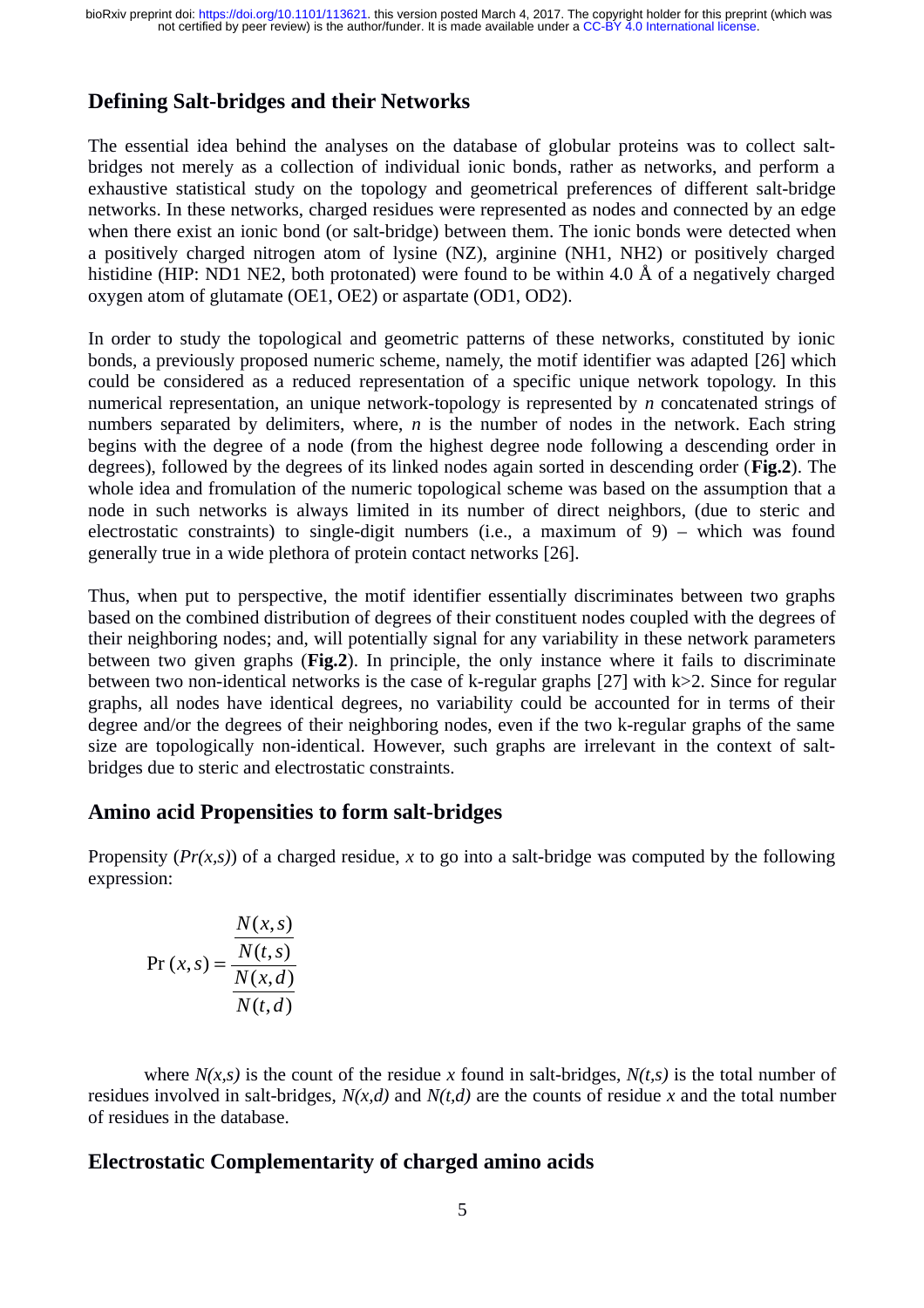The electrostatic complementarity (*Em*) for charged amino acid residues within the protein interior was calculated according to a previous report [6] and a detailed residue wise statistics were performed on them. To start with, hydrogen atoms were geometrically fixed to each individual protein chain in the database. Van der Waals surfaces were sampled at 10 dots /  $\rm \AA^2.$  The details of the surface generation have been discussed elsewhere [25]. The exposure of individual atoms to solvent was estimated by rolling a probe sphere of radius 1.4 Å over the protein atoms [24] and the burial of individual residues was estimated by the ratio of solvent accessible surface areas of the charged amino acid X embedded in the polypeptide chain to that of an identical residue located in a Gly–X–Gly peptide fragment with a fully extended conformation. Partial charges and atomic radii for all protein atoms were assigned in consistency with a previously used force field [28] and Asp, Glu, Lys, Arg, doubly-protonated histidine (Hip) along with both the carboxy, amino terminal groups were considered to be ionized / charged. Crystallographic water molecules and surface bound ligands were excluded from the calculations and thus modeled as bulk solvent. Ionic radii were assigned to the bound metal ions according to their charges [29].

Delphi (version 6) [30] was used to compute the electrostatic potential of the molecular surface along the polypeptide chain according to a previous report [6]. For each run, a set of dot surface points on which the electrostatic potentials are to be computed were fed to Delphi along with a set of charged atoms contributing to the potential. First, the dot surface points of the individual amino acids (targets) were identified. The electrostatic potential for each residue surface was then calculated twice, 1) due to the atoms of the particular target residue and 2) from the rest of the protein excluding the selected target amino acid. In either case, the atoms not contributing to the potential were considered as dummy atoms with only their radii being assigned with zero charge. Thus each dot surface point of the target residue was then tagged with two values of electrostatic potential. The electrostatic potential complementarity (*Em*) of an amino acid residue (at the protein interior) was then defined as the negative of the Pearson's correlation coefficient between these two sets of potential values [6].

Again, the potential values corresponding to N dot surface points could be divided into two distinct sets, based on whether the dot point is sourced from main- or side-chain atoms of the target residue and  $E_m$  could be obtained separately for each set. In the current study, however, we were only interested in the  $E_m$  obtained from the side-chain dot surface points ( $E_m^{\rm sc}$ ) since its the side-chain atoms which bear the charges, in the context of ionic bonds.

All images representing protein structures were created in Pymol (The PyMOL Molecular Graphics System, Version 1.8 Schrödinger, LLC.) for visual investigation and display.

#### **Results and Discussion**

#### **Characterizing Salt-bridge Networks within proteins**

A total of 3076 networks were extracted from the globular protein database using the numerical scheme described in the previous section (see **Materials and Methods**). The distribution of such networks was found to be dominated by isolated ionic bonds (**11-11:** 2445, **Fig.3**) followed by bifurcated salt-bridges consisting of three nodes (**211-12-12:** 475). For networks with number of nodes greater than three, the overwhelming majority fell into the class of open linear chains, or, in other words, trees [26] and their variants. This topological preference is definitely due to the fact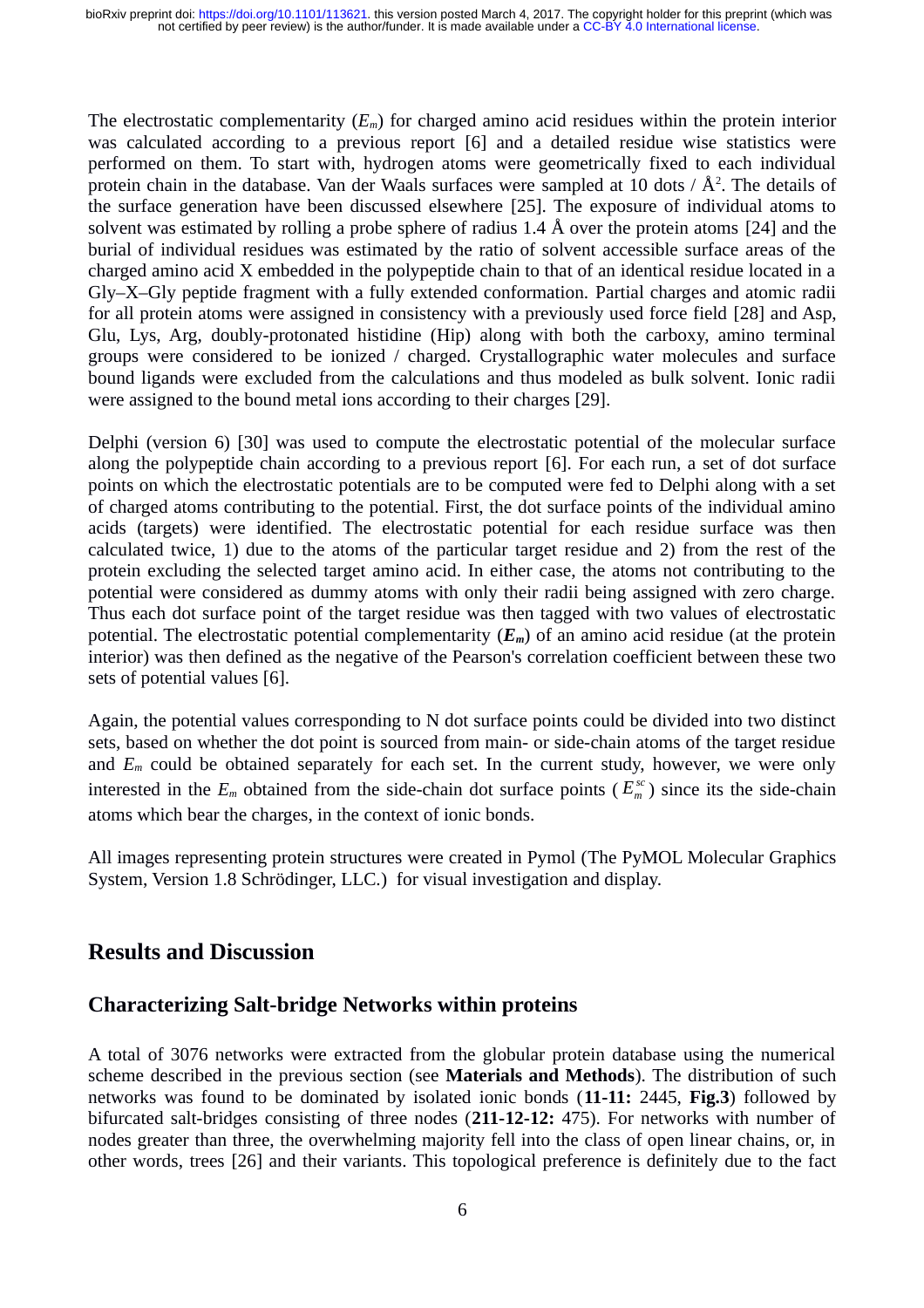that no two adjacent nodes can carry alike charge. A few examples of four-membered closed rings either isolated or 'fused along an edge' [26] were also found. For closed rings, the topological constraints due to charge allows only an even number of nodes.

### **Electrostatic Complementarity**

Overall, a mild enhancement in *Em* was observed for charged residues, involved in salt-bridges **(Fig.4)**, with the exception of histidine which was found to prefer metal coordination sites more than salt-bridges [26]. The highest average value of  $E_m^{sc}$  was obtained for Glutamate (0.68) which also had the highest increment in  $\langle E_m^{sc} \rangle$  upon inclusion into a salt-bridge. Arginine exhibited the highest propensity to form ionic bonds (5.83), compared to other charged residues (Glu: 4.77, Asp: 3.92, Lys: 3.43). The participation of histidine in ionic bond networks was by and large negligible (propensity: 0.22).

#### **Compositional and Geometrical preferences**

Several instances have been recorded where bifurcated salt-bridges contribute more to the electrostatic stabilization within proteins than the isolated ionic bonds [10], [13], [14]. With this emphasis, bifurcated salt-bridges (**Fig.5**) were further analyzed for compositional and geometrical bias **(Table.1)**. Compositional preferences were clearly distinguishable for arginine containing saltbridges (75.4% of the whole set) with Glu-Arg-Glu having the highest occupancy (17%). Similar preferences have been previously observed for arginine-glutamate salt-bridges in case of helix stability [10].

The angle subtended by three residues forming a bifurcated salt-bridge was computed as follows: except for lysine, which has an unique charged nitrogen atom (NZ), the effective or resultant charge centers were determined as the midpoint of the two degenerate charged O (aspartate, glutamate) and N (arginine, positively charged histidine) atoms. The bifurcation angle (γ) between the two vectors connecting the three charge-centers was then computed, which was found to be obtuse and fairly well constrained ( $\sim$ 110°  $\pm$  30°) irrespective of the residue composition.

#### **Contact Order**

Contact order (co) of the interacting pairs of ions involved in a salt-bridge was calculated as the separation of the two amino acid residues in sequence space divided by the full length of the polypeptide chain. The majority of the interactions were found to be short-range contacts with  $\sim$ 55% hitting a value lesser than 0.1 which physically means that the ioinic bonds formed between amino acid residues which are within 10% of each other in sequence space with respect to the whole length of the polypeptide chain. The overall distribution follows an asymptotic decay for long-range contacts characterized by a long tail and a median of 0.079 (**Fig.6**). Again, significant preferences were further observed for a co value of 0.03 accounting for 42% of the whole population of salt-bridges – which is consistent with the earlier observations [8] that salt-bridges are not only preferably formed between residues close than distant in sequence space but also at specific small sequence separations. No major preference was observed for ionic bonds involved in bifurcated salt-bridges compared to salt-bridges in general.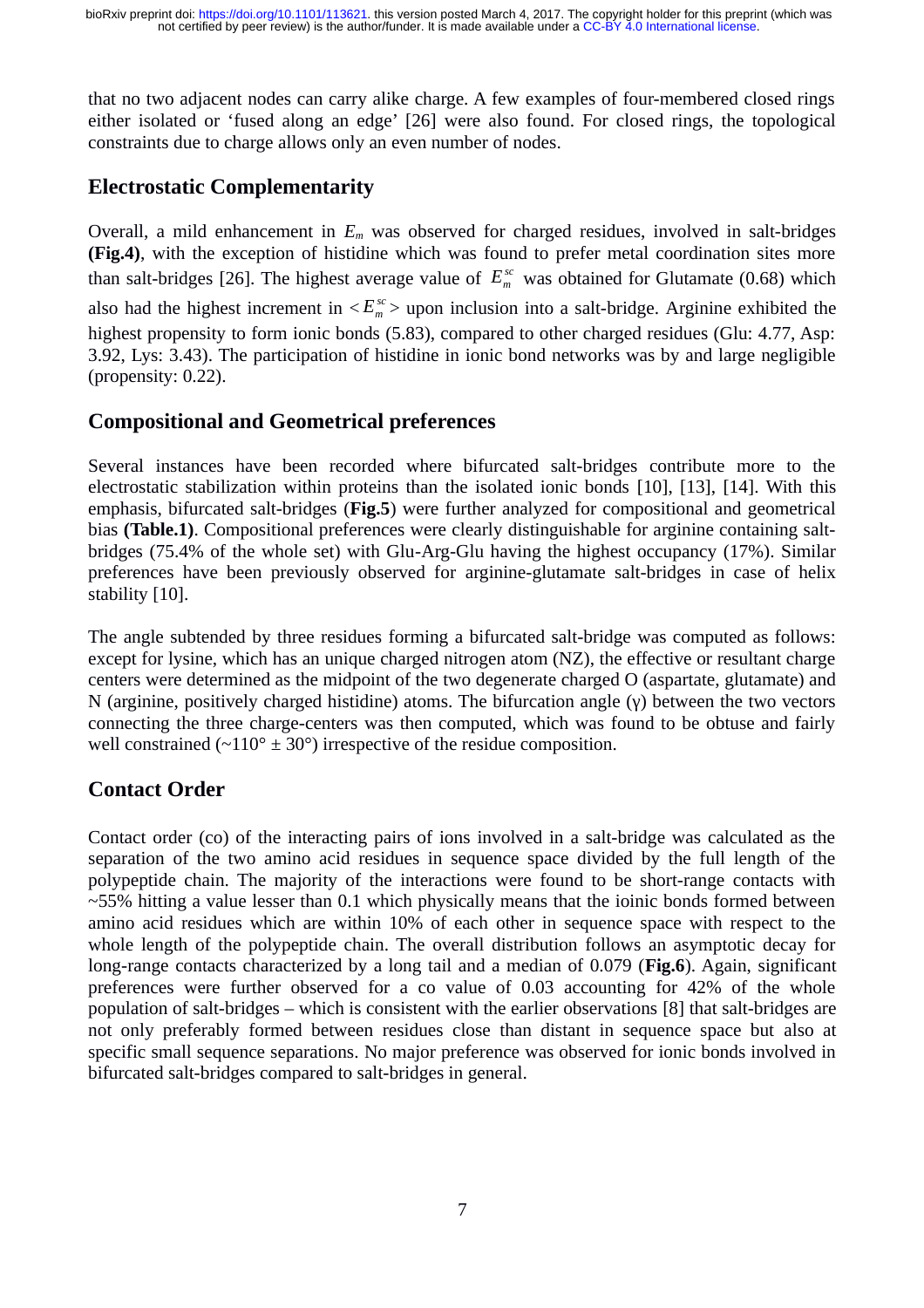## **Bifurcated salt-bridges in protein-protein / protein-ligand interactions**

There exist a very fine line of difference between folding and binding of proteins, and the gap is even narrower if viewed from the common conceptual platform based on complementarity. More specifically, it was demonstrated in a previous study [6] that folding could actually be envisaged as the docking of interior components onto the native polypeptide chain upon folding. From that view, there is practically very little or no difference between salt-bridges involved in the structural stability of a folded protein and those involved in protein-protein interactions (binding) in terms their physico-chemical attributes. However, as a subject of an individual study, it was of interest to know the role of bifurcated salt-bridges in triggering and stabilizing inter-protein associations. In other words, the study could not have been complete without a thorough statistical analysis involving bifurcated salt-bridges in (i) protein-ligand and (ii) protein-protein interactions. The first calculation was performed in the same 'globular protein' database while another database of native protein-protein complexes containing 1879 high resolution crystal structures were assembled for the second (see **Materials and Methods**).

For the first calculation, only those proteins from the globular protein database were gathered which contained any non-protein (hetero) atoms other than the crystallographic water molecules or buffer components. The subset of structures involving one or more bifurcated salt-bridges which were in contact with any of the hetero atoms were further identified. An atomic separation of maximum 4 Å was allowed between any heavy atom coming from the bifurcated salt-bridge and any of the nonprotein atoms to filter out the contacts. This stringent contact criteria was set to keep uniformity with the adapted definition of salt-bridges and also to remove crystallographic artifacts of pseudocontacts. A total of 69 structures were obtained where one or more bifurcated salt-bridge was directly involved in ligand binding, adding upto a total of 92 salt-bridge–ligand interactions (**Supplementary Table. S1**). The ligands range from isolated metal ions to bulky prosthetic groups, and from essential co-factors to coenzymes and enzyme-substrates (**Fig.7**).

A classic and interesting example was found in the binding of Isocitrate Dehydrogenase (PDB ID: 1LWD) to its substrate, isocitrate, wherein, guanidium groups from two arginines were involved in the formation of two further ionic bonds with the carboxylic acid groups coming from the isocitrate (**Fig.7B**). In effect, the topology of the full interactome becomes a closed quadrangle (222-222-222- 222) from an open triple / angle (211-12-12: a bifurcated salt-bridge) considering the isocitrate also to be part of the extended protein-substrate salt-bridge network. Point to note is that the bifurcated open triple only requires one of its member (essentially the middle node in the network) to involve in two simultaneous interactions whereas the quadruplet requires every member to have two extended hands in order to make it closed. The example also stands out to be interesting, since, not only the initial salt-bridge is bifurcated (or fork-like), but also, all the key interacting chemical groups are bifurcated themselves.

The second calculation involving protein-protein interactions is perhaps a more direct and clear evidence of the role played by bifurcated salt-bridges in protein functions. Indeed, some of the compositional and geometric features of protein-protein interfaces are quite odd and in significant contrast to that of the interior. For example, isolated nonpolar residues are often found at proteinprotein interfaces, enclosed by polar or charged amino acids [31], in contrast to the hydrophobic clusters found regularly within protein interiors. These contrasting features make it more interesting to investigate the distribution and functional specificity of salt-bridges at the interface relative to the interior. Only those salt-bridges were considered, which involved both the molecular partners (i.e., the two interacting polypeptide chains). In other words, in all the interfacial salt-bridges extracted, both the interacting polypeptide chains contributed at least one salt-bridge forming residue. Again,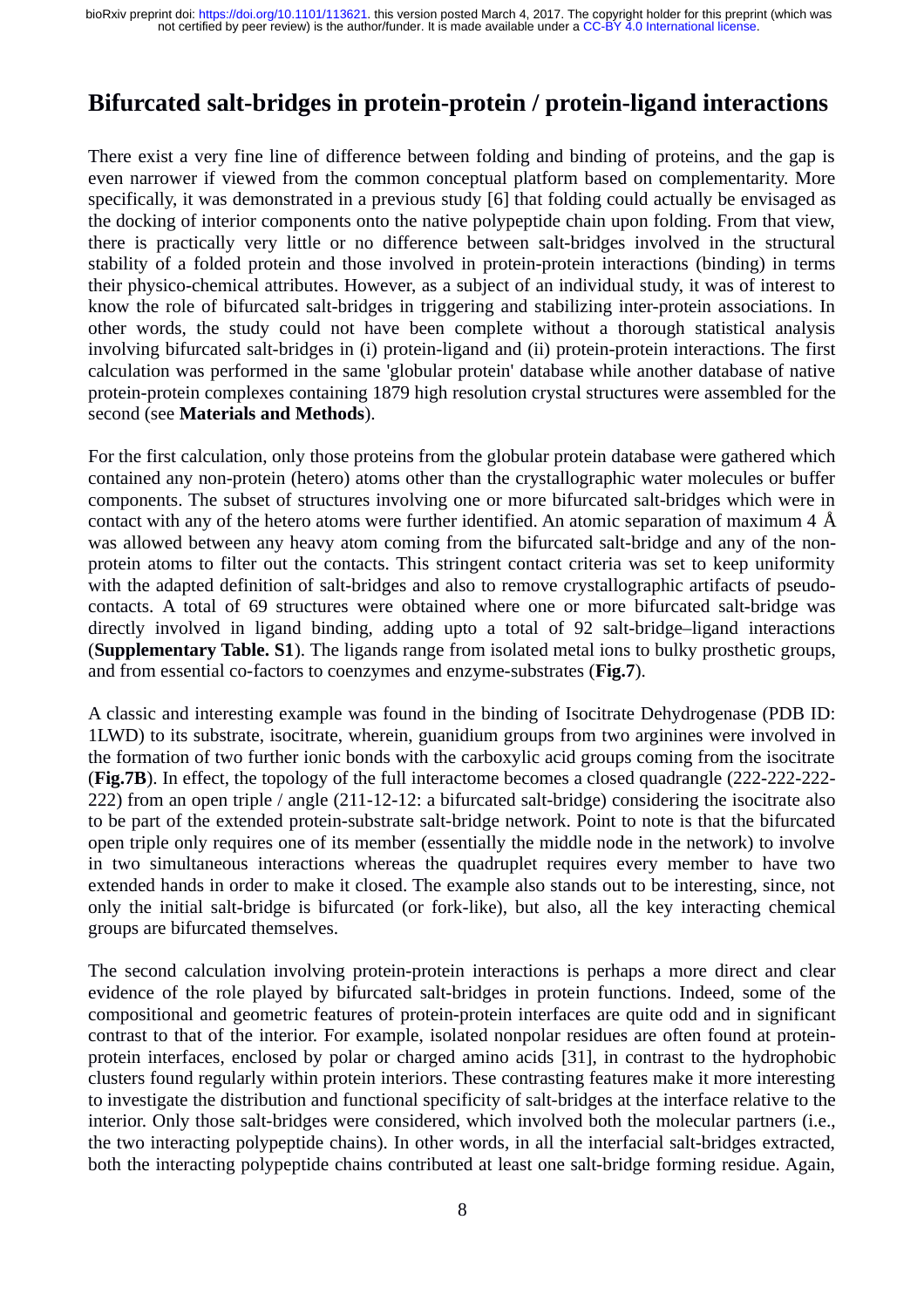but for the trivial case of isolated salt-bridges, bifurcated salt-bridges were found in the largest majority (among all other networks) and prevalent at the interface. Out of a total of 1879 native PPI complexes, 1088 contained one or more salt-bridges directly at the interface. Again, 211 complexes were found to contain one or more bifurcated salt-bridges (**Supplementary Table S2**) at the interface adding upto a total of 283 bifurcated salt-bridges (211-12-12), the second highest after the isolated salt-bridges (11-11: 2022).

In several instances, there were actually multiple salt-bridges at the protein-protein interface, with a variety of relative spacial separation among them. In some cases, for example, the interfacial saltbridges occurred in such close proximity (**Fig.8A**) that is reminiscent of a potential cooperative effect in order to promote ioinic interactions at the interface, while, in other cases, the multiple saltbridges were distantly spaced spanning a large contour of the interface (**Fig.8B**) as if to cover more surface area buried upon complexation. In character, the interfacial bifurcated salt-bridges resembled molecular clips between the interacting protein surfaces.

#### **Salt-bridge mediated interactions between ordered and disordered regions in partially disordered proteins**

Intrinsically disordered proteins have served an intense subject in protein-science especially in the last decade. A significant fraction of the effort has been devoted towards deciphering a possible disorder code and unraveling the physical chemistry associated with the disorder-to-order transition that the residues (namely, 'protean') undergo upon binding [18], [32], [33]. Machine learning have been used vigorously in the sequence-based predictions of both the disordered as well as the protean residues [34], [35]. It has been an established fact by now that the disordered regions are rich in charged and polar amino acids in contrast to having a low hydrophobic content [36] – serving as plausible mechanistic insights into the origin of their disorder. It has also been suggested that the associated low hydrophobic content disfavors self-folding [37] by potentially decreasing the number of possible two-body contacts [38].

Unlike the nucleation-condensation model reminiscent of the hydrophobic packing [26] and folding [39], [40] for globular proteins, the aforementioned features practically rule out the possibility of hydrophobic interactions playing an equivalent determining role in the partial folding of the IDPRs, rather, emphasizes on the contribution of ionic bonds and atomic contacts mediated by charged and polar residues being more influential. To test this hypothesis, proteins containing structural disorder at an amount greater than 50% [18] were assembled and the missing disordered regions modeled using MODELLER (see **Materials and Methods**). The relative percentage fraction of secondary structural content (calculated by Stride) had an overwhelming preference for coils (or disordered loops) in these modeled structures, as expected. The fraction of coils ranged from 12.3% to 96% with an average of 61.75% ( $\pm$  18.17%) which was accompanied by an average fraction of 16.02%  $(\pm 10.33\%)$  turns.

It is obvious that the modeled structures only represent a reduced conformational space out of the whole plethora of possible conformational ensembles attributed to the disordered regions. However, addressing the issue of selecting the best structural representative should involve time-average structures subjected to large-scale molecular dynamic simulations falling outside the scope of the current study. Yet, it was important to identify the extreme cases of largely asymmetric protein models with completely unstructured long wobbling loops present even in the selected best model (out of the 10 top models) and eliminate them from the current atomic-contact-based calculation to remove statistical artifacts. The long wobbling disordered loops in these models occupied a huge volume of physical dimension with practically no chance of participating in internal packing –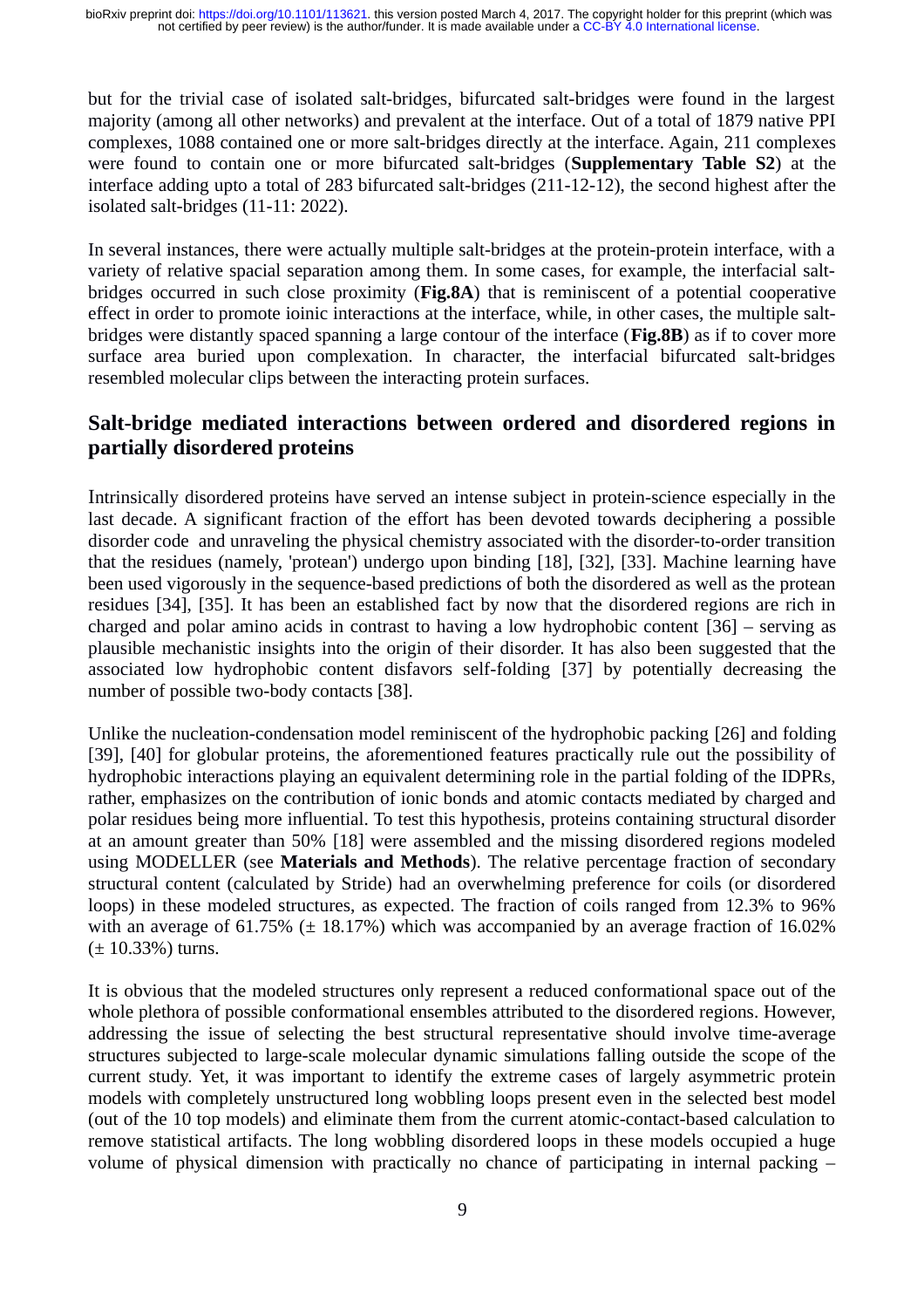which was confirmed from their individual visual inspection in Pymol (**Supplementary Fig.S1**). Especially since the objective was to study the role of salt-bridge mediated atomic contacts in the partial folding of these proteins, it was necessary to remove these outliers. The pseudo-centroid of the protein molecule was calculated from the collection of experimentally solved atoms alone and the distance of each completely exposed atom (see **Materials and Methods**) was calculated from this pseudo-centroid. The root mean square deviation of these distances was chosen as the parameter (igA) indicative of globular asymmetry and the largely asymmetric models were discarded based on an *ad-hoc* cutoff set to this parameter. The same parameter, when calculated in the database of globular proteins (see **Materials and Methods**) gave a modest value of 4.92 (± 2.2) reflecting their approximately spherical shapes, but for a few elongated proteins. In drastic contrast, the average igA value obtained for the disordered proteins was  $29.35$  ( $\pm$  30.34) with a maximum of 171.37 reflecting significant asymmetry and no sign of even partial folding given the volume constraints reminiscent of a crowded living cell. We surely did not want the calculation to be contaminated by such unreal atomic models. Given all these, it still remains largely empirical, nonautonomous and context dependent to set an appropriate cutoff given the vastly unknown system of IDPs present significant contrast to that of the globular protein system. Thus, visual intervention appeared indispensable coupled with an arguable statistical rationale. One way could be to retain only those models for which the average igA value was no more than  $\mu$  +3 $\sigma$  with respect to the values obtained from the globular proteins (µ: mean, σ: standard deviation) concomitantly allowing about a two-fold increase in the associated standard deviation. A cutoff (in igA) of 20 Å gave rise to an average igA of 11.5 ( $\pm$  4.1) which was found to be the closest match to the above filtering criteria, reducing the number of structures to 62 (a  $\sim$  57% recovery). To note is the fact that even this cutoff should be considered fairly relaxed considering the objective of not to miss out on any potential candidate giving rise to enough disorder-order atomic contacts. This very method (using a range of cutoffs for igA) was also used previously [6] to successfully standardize and delineate the boundaries between different grid size bins and thereby effectively fix the box dimension (cubic lattice) for globular proteins during the course of their continuum electrostatic calculations by the Poisson Boltzmann method using Delphi [30]. The correctness of the filtering criteria was also cross-validated by the use of the Accessibility score (see **Materials and Methods**) which was raised from 0.0018 ( $\pm$  0.042) for the unfiltered set to 0.0033 ( $\pm$  0.048) for the filtered set, rendering roughly a ~2-fold increase in the average score with standard deviations falling in the same range. Therefore, the filtered set of disordered protein models does appear to be better in terms of solution stability and hence more realistic.

To test whether salt-bridge mediated interactions were influential in the partial folding of these IDPRs, salt-bridges were identified following the same consistent criteria (see **Materials and Methods**) from the whole molecules for each protein. Other atomic contacts were then identified between any pair of heavy atoms within 4  $\AA$  of each-other where one heavy atom was contributed by a residue located in the modeled disordered regions and the other from a charged residues involved in a salt-bridge irrespective of its location on the protein. A total of 180 salt-bridges were identified contributing to 4630 salt-bridge mediated non-salt-bridge atomic contacts leading to 383 inter-residue interactions. Again, isolated ionic bonds had the largest frequency (11-11: 108) followed by bifurcated salt-bridges (211-12-12: 12). The salt-bridge mediated contacts, by definition, should involve both polar (or charged) and non-polar atoms coming from either the main-chain or the side-chain of the interacting residues. The distribution of contacts showed a large preference towards main-chain atoms constituting  $\sim 80\%$  of the atoms involved in contact (mainchain  $\sim$  main-chain contacts: 2962, main-chain  $\sim$  side-chain: 1441 and side-chain  $\sim$  side-chain: 227) which is most likely due to the fact that the (few) charged side-chain atoms  $(-NH+$  and  $-COO$ groups) are already occupied in salt-bridges and therefore somewhat less available to forming other contacts compared to the main-chain atoms. The contacts mediated by slat-bridge forming charged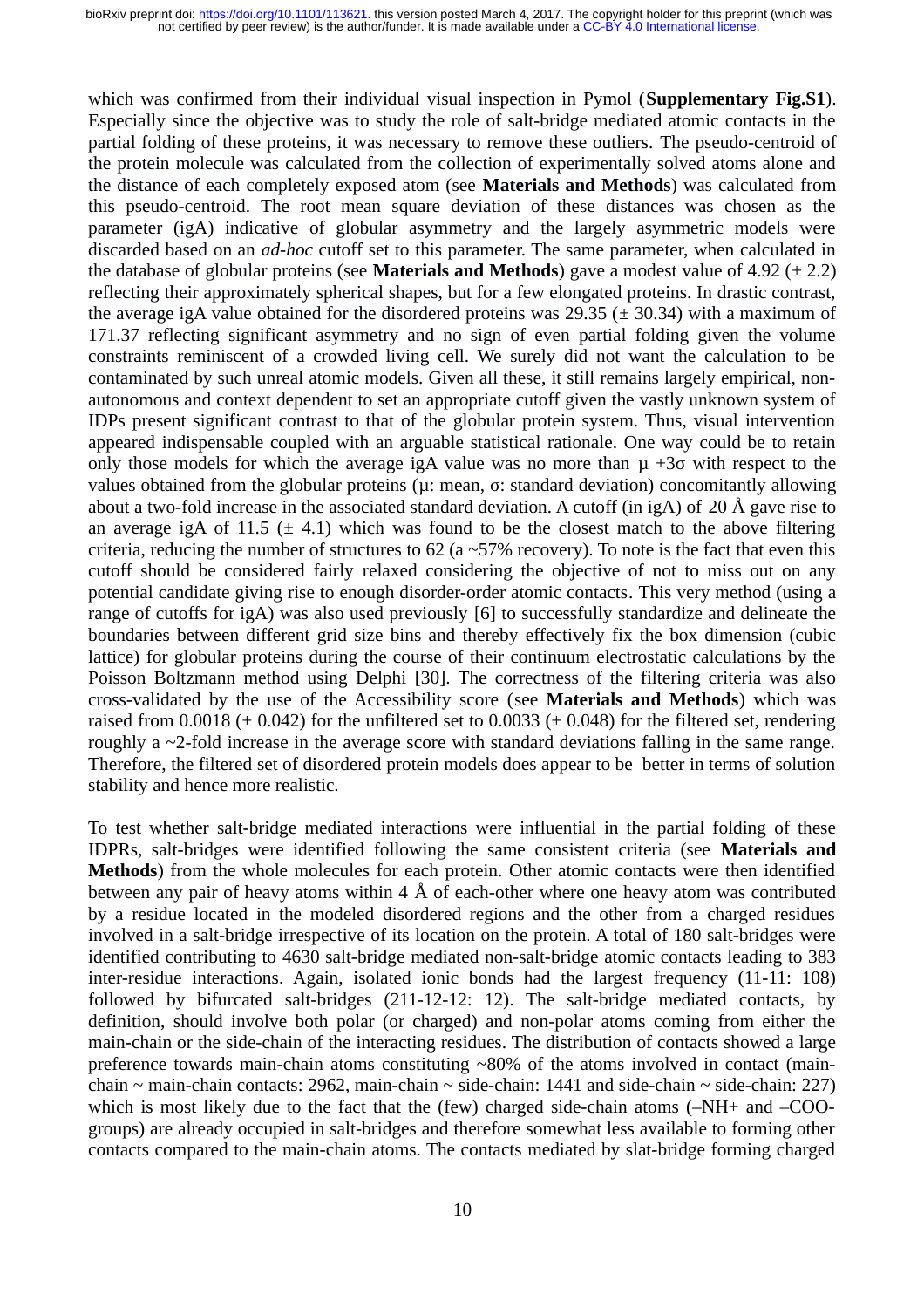residues indeed appeared to be subservient in the partial folding of these quasi-stable proteins. Several prototype interaction modes were identified (**Fig.9**) spanning from bridging loops (**Fig.9.A**) bending and turning around of loops (**Fig.9.B-C, G**), helix-loop clippings (**Fig.9.C-H**), partial stabilization of loops by promoting a series of contacts (**Fig.9.C, F, G**), bringing helices together by mediating contacts in helix-loop-helix and other related secondary structural motifs (**Fig.9.I-J**) etc. The results should guide to explore the modus operandi of these partially disordered proteins – subject to future studies.

#### **Salt-bridge mediated interactions in stabilizing disordered protein regions upon binding**

We also had a close look on a few most popular IDPs / IDPRs for which there are available experimental structure either for in their free form or in their bound form. The motif was to investigate whether their structural stabilization in the bound form or the lack of stabilization in the free form had any influence of salt-bridge mediated interactions. Due to their intrinsic disorder, IDP's generally does not form stable and diffractable crystals in their free forms. And even, in their bound forms, only fragments of the whole protein are all that are available. These fragments representing the 'disorder-to-order' transitioning residues upon binding are categorically termed 'protean' (mutable) fragments and a growing field of computational tools are being developed for their sequence based predictions [34], [35].

#### **Case Studies on Tau**

One of the most popular IDP is surely the Tau protein which is one of the prime causal factors for neurofibrillary degeneration in the Alzimer's disease. Apart from having a solution (NMR) structure in its free form (2N4R), there are a few crystal structures available for this protein, bound to different cellular partners and also to diagnostic markers, most of which however only covers a small fraction (3-15 residues) of the whole protein which is 202 amino acids long. Among the available complexes, the current analyses opted for 4TQE, 5DMG and 5BTV, where, in the first two, the Tau-peptide was bound to anti-Tau antibody and in the third case, a different peptide fragment of the same protein is bound to epithelial cell marker protein 1, stratifin forming the sigma complex. The study also included the NMR structure (the first and the lowest energy model) of the standalone molecule into the analyses. Detail structural investigation from the perspective of saltbridge mediated stabilization did bring out some really interesting features.

Tau, in its free form (i.e., the 202 residue long fragment) is partially disordered containing roughly 50% of beta-sheet and ~50% of coil, as revealed from the NMR structure. The structure was found to have 4 isolated salt-bridges (11-11) all of them playing pivotal roles in its folding, by either getting involved in loop-closure or joining distant secondary structural elements in space (**Fig.10.A**). Two of the salt-bridges were located on extreme opposites along a horizontal pseudoaxis, stabilizing (intra- and inter-strand) turns whereas the other two salt-bridges were closely spaced, aligned orthogonality to one-another, forming a T-shaped pair. The relative orientation of the stem of the 'T' is vertical with respect to the aforementioned horizontal pseudo-axis, giving mechanical support to the overall structure. In effect the roof of the 'T' resembles a fly-over.

In first of the complexes, namely, 4TQE, a lysine (K224-Tau) situated centrally in the thread-like 15 amino acid long Tau peptide was stitched meticulously by two negatively charged residues (D52-H, E54-H) coming from the heavy chain (H) of the anti-Tau antibody, forming an interfacial bifurcated salt-bridge (**Fig.10.B**). In addition, there are two more isolated salt-bridges (K55-L  $\sim$  E222-Tau, E39-L  $\sim$  R221-Tau) found at the interface, contributed by the light chain (L), stitching the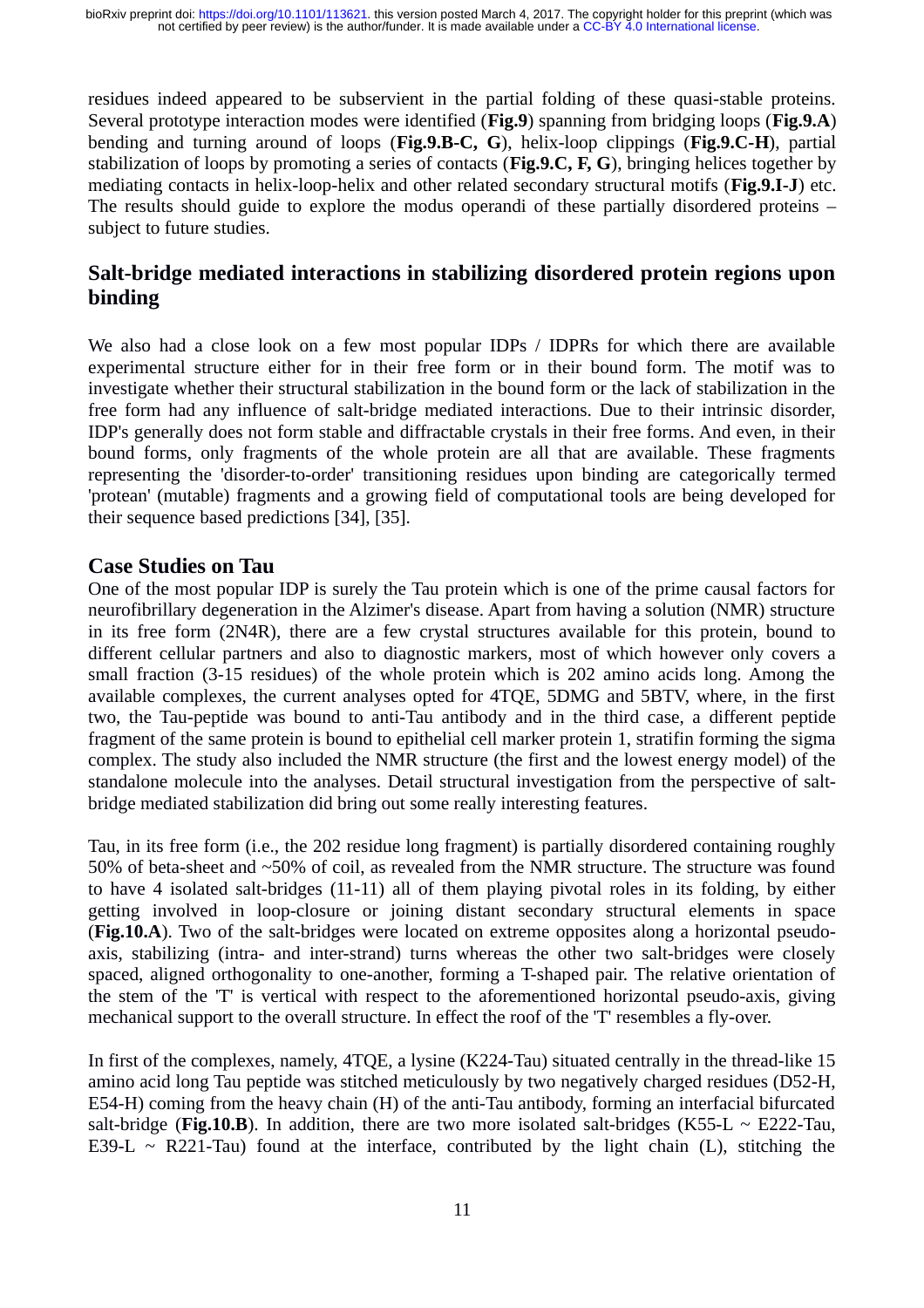disordered peptide thread even further along the deep groove of the antibody Fab fragment. Important to note that the charged residues involved in the salt-bridges are closely spaced and located centrally on the peptide and thereby enhancing the strength and stability of the binding. The role of ionic bond stabilization in this 'disorder-to-order' transition thus can not be undermined.

In both of the other two examples (5BTV, 5DMG), charged residues seemed to be crucial in the binding and stabilization of the peptides. Important to note is that all three Tau peptides studied were different and non-overlapping. In more detail, ionic bonds as well as N...C non-covalent contacts coming from charged residues from both the Tau peptide and its molecular partner were found to be instrumental in its stabilization (**Fig.10.C-D**). The inter-molecular ionic bonds, in effect, forms extended slat-bridge networks in conjugation with one-another.

#### **Case study on Crambin**

Another case study was executed on the plant protein Crambin (from *Crambe hispanica*) solved at an ultra-high resolution  $(0.54 \text{ Å})$  (PDB ID: 1EJG) presenting an unique case of a protein having multiple occupancy atoms throughout the whole chain with each isoform being individually disordered [\(http://deposit.rcsb.org/format-faq-v1.html\)](http://deposit.rcsb.org/format-faq-v1.html). This protein was later solved at an even higher resolution (PDB ID: 3NIR, 0.48 Å) and both the ultra-high resolution structures served as great candidates in the study of protein helices reconciled with three-centered hydrogen bonds [41]. Interestingly, the whole protein (1EJG) gave rise to just a single isolated salt-bridge (17-ARG~23- GLU) bringing together the largest helix and a long irregular loop. Most remarkably the two charged residues (17-ARG, 23-GLU) involved in this single isolated salt-bridge were further involved in 113 more atomic contacts involving 21 other residues in a manner to hold the entire protein fold like that of a bridge (**Fig.11.A**). The atomic contacts were evenly distributed among non-polar (C: 56) and polar atoms (O, N, S: 57). The act of retaining the fold together was especially eminent towards the more structured half of the fold containing the two helices. Therefore, the so-called 'isolated' salt-bridge does not appear to be isolated in a broader structural sense, rather instrumental in the integrity of the entire fold. The results were cross-validated in the higher-resolution structure, 3NIR (**Fig.11.B**).

#### **Conclusion**

The current study analyzes the variety and extent of different modes of association (networks) pertaining to salt-bridges on or within folded proteins and at protein-protein interfaces. The 'bifurcated salt-bridge' appear to be a special and prevalent salt-bridge motif. Apart from serving a major component in the meticulous electrostatic balance attributed to a folded protein, a detailed functional characterization of salt-bridges show their key participation in binding ligands, cofactors, metal ions, prosthetic groups and also in promoting a variety of protein-protein interactions. One very interesting functional motif involving bifurcated interfacial salt-bridges could be envisaged as molecular clips stitching large surface contours of interacting protein-protein interfaces. Salt-bridge mediated interactions seem pivotal in the partial folding of proteins containing large amount of disordered regions. The results should benefit in the conceptualization of how these proteins manage to keep necessary amount of disorder even in their functionally active bound forms. Lastly, the current study should be beneficial towards the proposed notion of geometrically specific designable interactions involving salt-bridges. Though, it is much difficult to control the conformational space of the side-chain rotamers for elongated charged residues (Lys, Arg, Glu) [8], molecular dynamics simulation studies have elucidated the role of configurational entropy of saltbridge networks in thermostability of peptides [9], and, the current study should provide important rules of thumb, instrumental in further research down that line.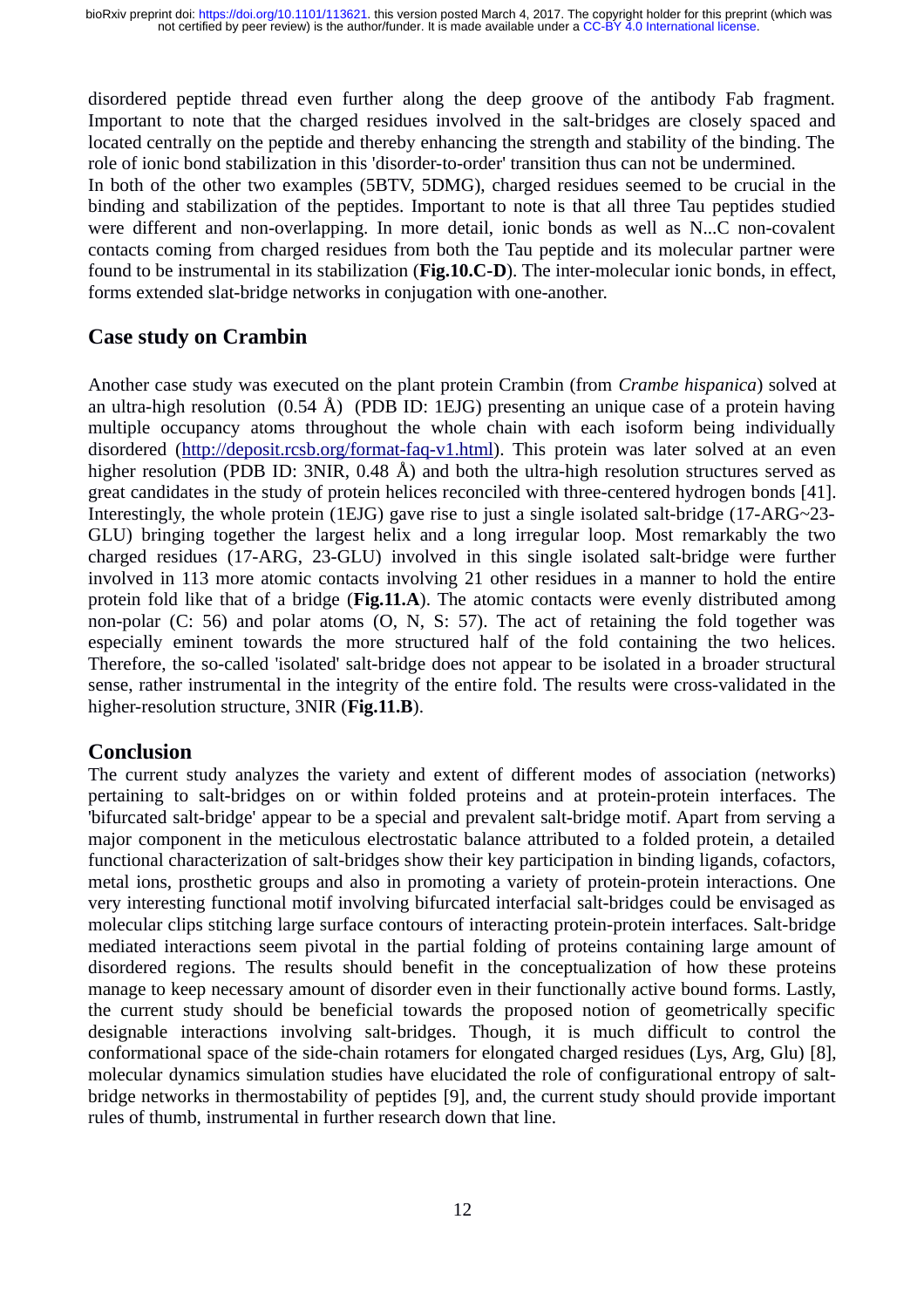## **Tables**

| <b>Composition</b> | Count          | Percentage | $<\nu>$         |
|--------------------|----------------|------------|-----------------|
| <b>GLU-ARG-GLU</b> | 81             | 17.05      | 120.6<br>(28.2) |
| ASP-ARG-GLU        | 52             | 10.95      | (26.1)<br>121.1 |
| GLU-ARG-ASP        | 45             | 9.50       | 110.8<br>(29.1) |
| ASP-ARG-ASP        | 43             | 9.05       | 112.3<br>(27.3) |
| ARG-GLU-ARG        | 35             | 7.37       | (37.4)<br>97.4  |
| ARG-ASP-ARG        | 28             | 5.89       | 92.9<br>(30.7)  |
| <b>GLU-LYS-GLU</b> | 26             | 5.47       | 116.0<br>(21.7) |
| LYS-GLU-ARG        | 26             | 5.47       | 102.1<br>(27.7) |
| ARG-GLU-LYS        | 26             | 5.47       | 100.4<br>(40.7) |
| ASP-LYS-ASP        | 26             | 5.47       | 93.6<br>(26.1)  |
| LYS-GLU-LYS        | 22             | 4.63       | 113.8<br>(26.0) |
| <b>GLU-LYS-ASP</b> | 18             | 3.79       | 109.0<br>(14.3) |
| ASP-LYS-GLU        | 13             | 2.74       | 115.3<br>(22.9) |
| ARG-ASP-LYS        | 13             | 2.74       | 93.8<br>(33.9)  |
| LYS-ASP-ARG        | 8              | 1.68       | 95.4<br>(20.9)  |
| LYS-ASP-LYS        | 7              | 1.47       | 76.8<br>(8.4)   |
| LYS-ASP-HIS        | $\overline{2}$ | 0.42       | 126.1<br>(15.4) |
| <b>GLU-HIS-GLU</b> | $\overline{1}$ | 0.21       | 165.4           |
| ARG-GLU-HIS        | $\overline{1}$ | 0.21       | 70.9            |
| <b>GLU-HIS-ASP</b> | $\overline{1}$ | 0.21       | 70.1            |
| ASP-HIS-ASP        | 1              | 0.21       | 169.6           |

#### **Table 1. Composition and Geometry of the Bifurcation angle (γ)**

## **Figure Legends**

**Fig.1. Modeling IDPRs within partially disordered proteins.** The example shows top 10 models created by the 'loopmodel' module of MODELLER for the partially disordered protein 2MBH modeling its missing IDPRs. All models were closely spaced in terms of agreeing with the native experimental template and gave rise to rms deviations (calculated from all experimentally solved atoms) ranging from 0.461 Å to 1.018 Å upon superposition. The native and the best model (rmsd: 0.461 Å) have been colored by light-blue and light-magenta respectively.

**Fig.2. The motif identifier: accounting for topological variations in graphs.** The motif identifier (presented as the concatenated sorted numeric string) is a collection of numeric sub-strings each of which is representative of a topological motif pertaining to a node (nodal motif). The first number in each numeric string stands for the degree of the corresponding node and the other numbers represent the degrees of its direct neighbors sorted in a descending order. All nodal motifs hence obtained are again collected as elements of an array and further sorted in descending order. Finally the sorted number strings (nodal motifs) are concatenated using a delimiter ('-'). Two distinct examples have been shown to demonstrate the numeric scheme. Both graphs are generated starting from a common core backbone topology and the rewiring a few links.

**Fig.3. Statistical distribution of networks of ionic bonds within proteins.** Each network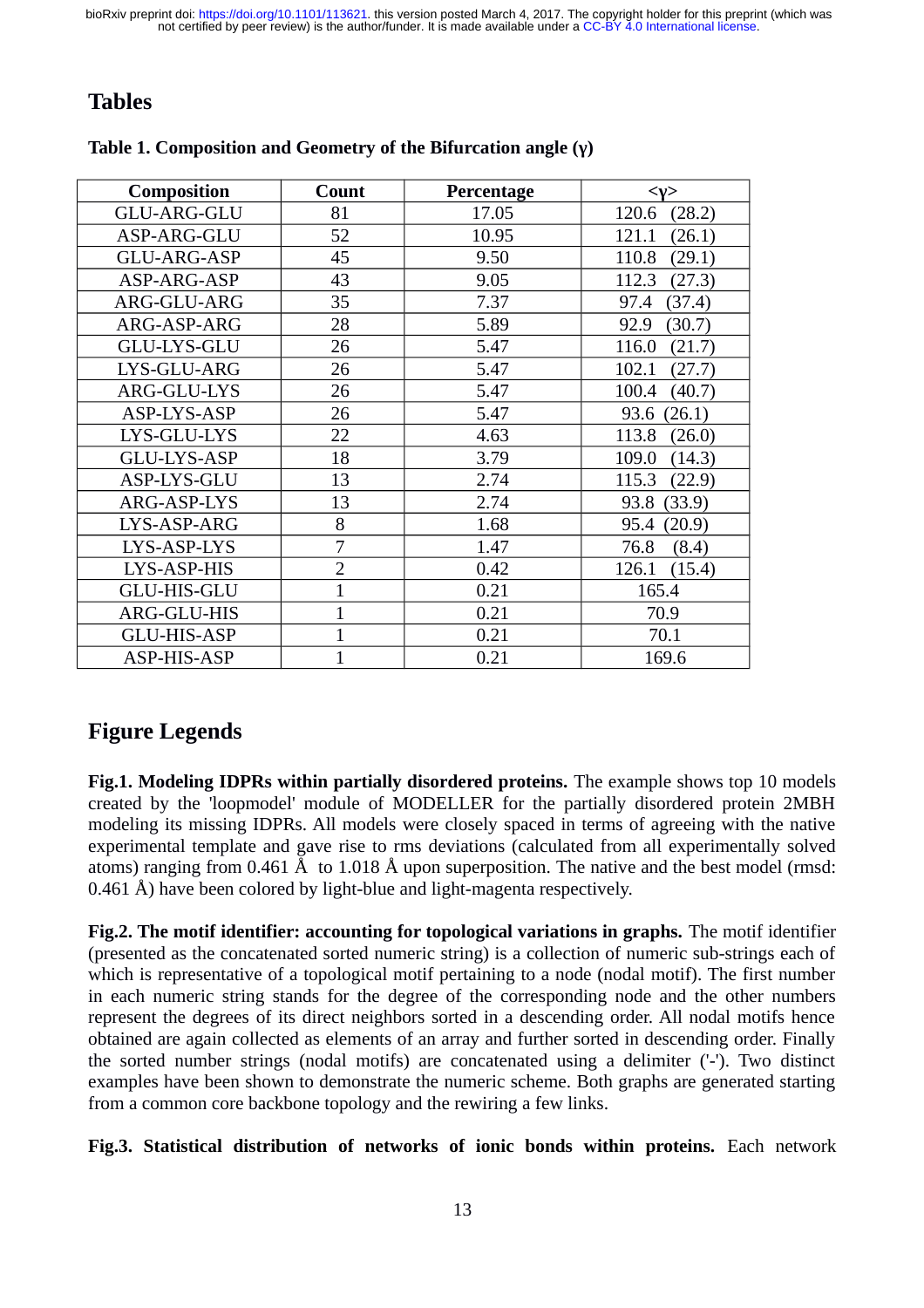topology is demonstrated by the motif identifier (numeric string)**.** The number of such networks found is given in parenthesis below the identifier.

**Fig.4. Charged residues involved in salt-bridges lead to only mild enhancement in**. The figure shows mean values of (filled thick bars) along with their standard deviations (thin error bars) for charged residues involved in salt-bridges (gray), not involved in salt-bridges (light gray) and pooled together (deep gray). As can be seen, histidine (positively charged) shows a reverse trend.

**Fig.5. Bifurcated salt-bridges within proteins.** All bifurcated salt-briges identified by the present algorithm in the protein 3B8X. The salt-bridges have been displayed as yellow sticks joining red balls (charged atoms) shown over the molecular dot surface of the protein. The molecular surface was constructed by EDTsurf [42]. Most amino acids involved in the salt-bridges are partially exposed to the solvent. The examples include both catatonic (three of them) as well as anionic centers (one) and instances of both short (three of them) and long-range contacts (one). Figure created using Rasmol [\(http://www.openrasmol.org/\)](http://www.openrasmol.org/).

**Fig.6. Contact Order in Salt-bridges within proteins.** The bar diagram plots contact order (see **Materials and Methods**) for inter-residue contacts found in salt-bridge networks in general. As evident from the plot, most contacts are short-ranged and no particular preference could be found in bifurcated salt-bridges compared to salt-bridges in general.

**Fig.7. Bifurcated salt-bridges anchoring ligands within proteins. A.** Homoserine Kinase from *pseudomonas aeruginosa* (1RKU) have three bifurcated salt-bridges, all of which are involved in the packing of secondary structural elements (Helices and Sheets). Moreover, one of them (7- ASP~133-LYS~156-ASP) is additionally coordinating a Mg+2 ion, mediated by the ε-NH3+ group middle Lysine. **B.** Isocitrate dehydrogenase (1LWD) from porcine heart mitochondria have a centrally located bifurcated salt-bridge (101-ARG~306-GLU~110-ARG) which binds the reactionsubstrate, Isocitrate by two ionic bonds mediated by the guanidium groups of two Arginines with two carboxylic acid groups coming from the isocitrate. This is an unique example of formation of a closed quadrangle protein-substrate salt-bridge initiated by a bifurcated salt-bridge. **C.** Hydrolase from *pseudomonas sp.* (1LO7) have a central bifurcated salt-bridge (32-ASP~117-ARG~115-GLU) which anchors to the substrate-coenzyme / extended prosthetic group, 4-Hydroxybenzoyl CoA via an ionic bond mediated by an Aspertate side-chain. **D.** Ferridoxin (1PC4) from *azotobacter vinelandii* have a peripheral bifurcated salt-bridge (85-LYS~27-GLU~12-LYS) which helps the protein to its cofactor, the iron-supher cluster (Fe3S3).

**Fig.8. Bifurcated salt-bridges clipping protein-protein interfaces. A.** Multiple bifurcated saltbridges (253-GLU-B~137-ARG-A~354-GLU-B; 138-GLU-A~353-ARG-B~37-GLU-A) centrally located at the interface acting in cooperation to clip the interface in an effector binding domain of a Benm Variant (2H9B). **B.** Multiple bifurcated salt-bridges (390-GLU-B~160-LYS-A~394-ASP-B; 319-ASP-B~177-ARG-A~318-ASP-B; 194-ASP-A~360-LYS-B~190-GLU-A) clipping the interface from distant locations while covering a large surface area in a transcriptional regulator, TetR family protein complex from *Cytophaga hutchinsonii* (3EUP).

**Fig.9. Salt-bridge mediated contacts in partially disordered proteins.** The figure presents selected examples of salt-bridge mediated interactions representing a variety of interaction modes between residues located in disordered loops and salt-bridge residues located in the structured regions in modeled structures containing IDPRs. A vivid description of the different modes of interaction have been elaborated in the corresponding section in the main text. The PDB ID's are as follows. (A) 3KND (B) 3IFN (C) 3SJH (D) 3MN7 (E) 2JZ3 (F) 4A1G (G) 4G91 (H) 1H8B (I)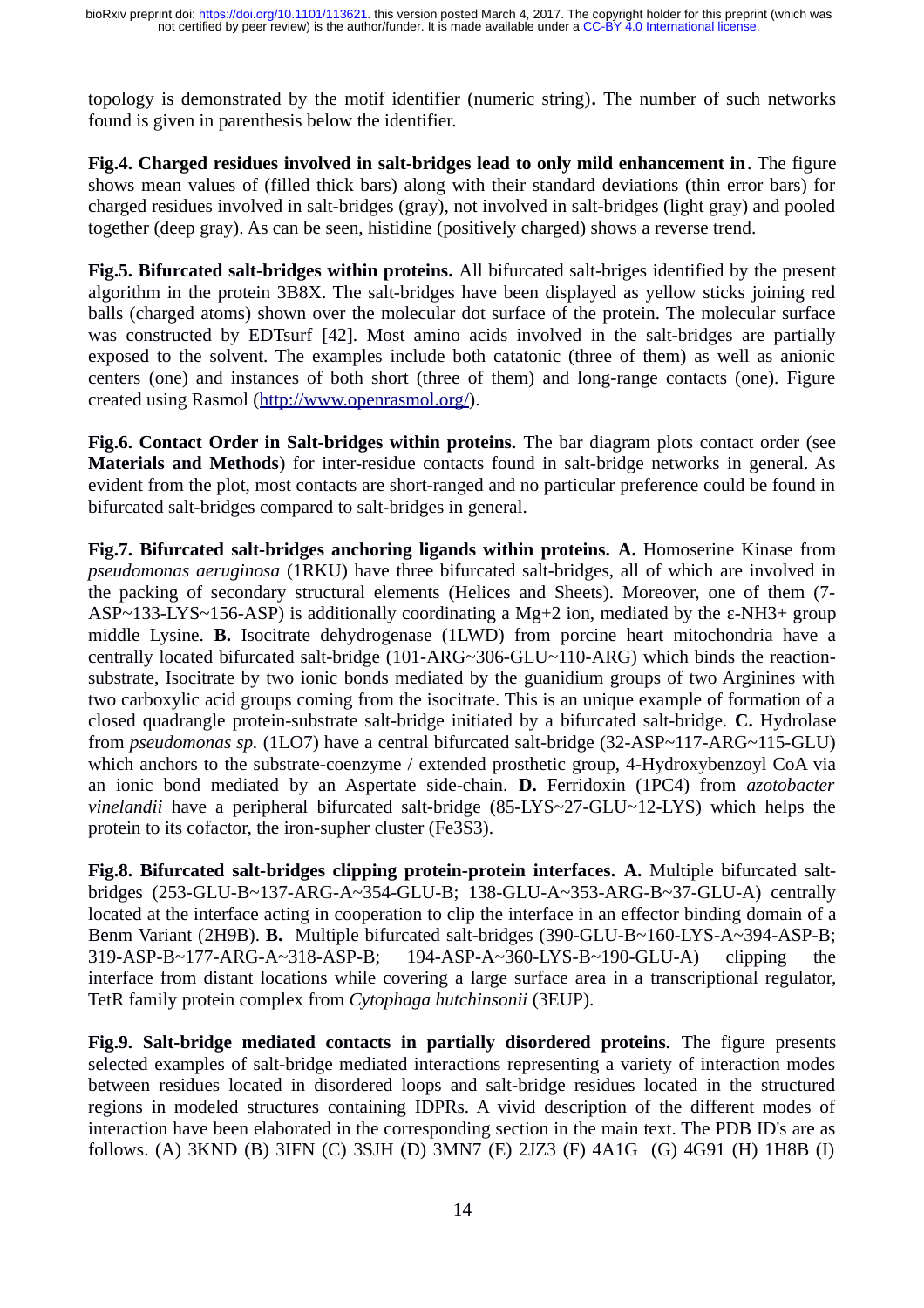1FH1 (J) 4H62. Residue numbers in each modeled structure commence from 1 following the SEQRES records (see main text) in the corresponding PDB file and all salt-bridges are labeled in that way.

**Fig.10. Role of salt-bridges and salt-bridge mediated interactions in the formation of the Tau fold and in the stability of different Tau peptides upon binding.** Panel (A) presents the NMR structure of the 202 amino acid long fragment of the Tau protein in its free form (PDB ID: 2N4R) whereas (B) (C) and (D) presents different Tau peptides in their bound forms (PDB IDs: (B) 4TQE, (C) 5DMG (D) 5BTV). (A) The two orthogonaly oriented salt-bridges form together a T-shaped sub-structure in the free form of Tau which appear to be instrumental in holding the fold. (B) One bifurcated and two isolated salt-bridges stitches the Tau peptide with the anti-Tau antibody. (C) and (D) presents cases where the Tau peptides (different to that of the one in A) are stabilized upon binding to their partners not only directly involving salt-bridges but also promoting salt-bridge mediated interactions. A more detail elaboration is given in the main text.

**Fig.11. Structural integration and stabilization of Crambin involving salt-bridge mediated interactions.** (A) and (B) presents two ultra-high resolution structures of the protein Crambin (PDB ID: 1EJG, 3NIR respectively) solved at gradually increasing resolutions and show identical results. Both structures were used in the study as a mean to cross-validate each other. As elaborated in detail in the corresponding main text, the structures represent an unique case of a single salt-bridge (17- ARG  $\sim$  23-GLU) promoting more than 100 atomic contacts involving more than 20 other residues which is instrumental in the structural integration of the protein fold.

#### **Acknowledgment and Funding:**

We express our heartfelt gratitude to Prof. Anjan Kumar Dasgupta (Department of Biochemsitry, University of Calcutta) for his constant support and encouragement for the work. The work was supported by the Department of Science and Technology – Science and Engineering Research Board (DST-SERB research grant **PDF/2015/001079).** 

#### **References**

- [1] J. Janin and C. Chothia, "The structure of protein-protein recognition sites.," *J. Biol. Chem.*, vol. 265, no. 27, pp. 16027–16030, Sep. 1990.
- [2] S. Jones and J. M. Thornton, "Protein-protein interactions: a review of protein dimer structures," *Prog. Biophys. Mol. Biol.*, vol. 63, no. 1, pp. 31–65, 1995.
- [3] A. J. McCoy, V. Chandana Epa, and P. M. Colman, "Electrostatic complementarity at protein/protein interfaces," *J. Mol. Biol.*, vol. 268, no. 2, pp. 570–584, May 1997.
- [4] M. K. Gilson and B. Honig, "Calculation of the total electrostatic energy of a macromolecular system: solvation energies, binding energies, and conformational analysis," *Proteins*, vol. 4, no. 1, pp. 7–18, 1988.
- [5] C. Li, L. Li, M. Petukh, and E. Alexov, "Progress in developing Poisson-Boltzmann equation solvers," *Mol. Based Math. Biol.*, vol. 1, pp. 42–62, 2013.
- [6] S. Basu, D. Bhattacharyya, and R. Banerjee, "Self-Complementarity within Proteins: Bridging the Gap between Binding and Folding," *Biophys. J.*, vol. 102, no. 11, pp. 2605–2614, Jun. 2012.
- [7] B. Musafia, V. Buchner, and D. Arad, "Complex salt bridges in proteins: statistical analysis of structure and function," *J. Mol. Biol.*, vol. 254, no. 4, pp. 761–770, Dec. 1995.
- [8] J. E. Donald, D. W. Kulp, and W. F. DeGrado, "Salt bridges: geometrically specific, designable interactions," *Proteins*, vol. 79, no. 3, pp. 898–915, Mar. 2011.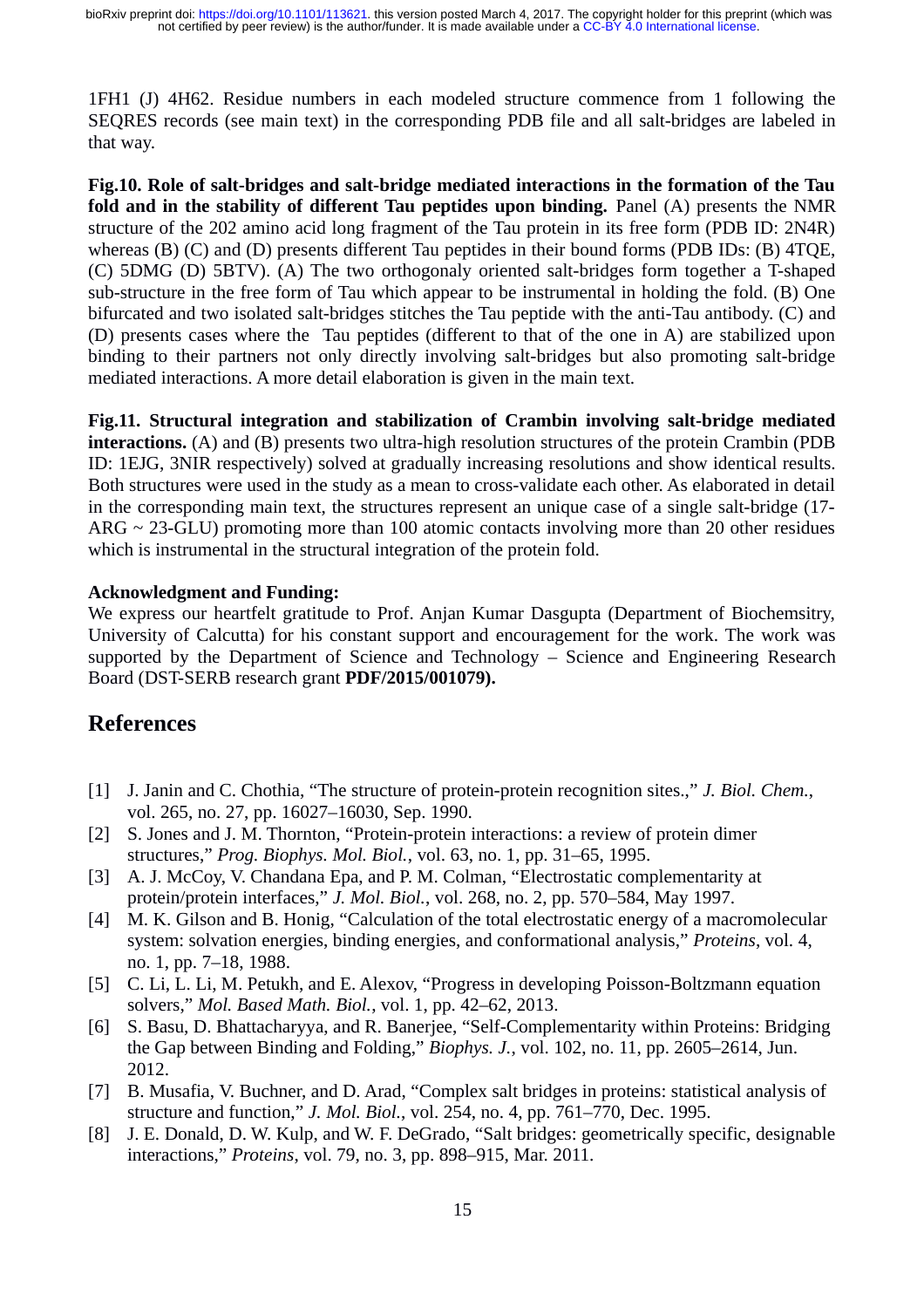- [9] J. H. Missimer *et al.*, "Configurational entropy elucidates the role of salt-bridge networks in protein thermostability," *Protein Sci. Publ. Protein Soc.*, vol. 16, no. 7, pp. 1349–1359, Jul. 2007.
- [10] K. D. Walker and T. P. Causgrove, "Contribution of arginine-glutamate salt bridges to helix stability," *J. Mol. Model.*, vol. 15, no. 10, pp. 1213–1219, Oct. 2009.
- [11] B. Honig and A. S. Yang, "Free energy balance in protein folding," *Adv. Protein Chem.*, vol. 46, pp. 27–58, 1995.
- [12] A. A. Bogan and K. S. Thorn, "Anatomy of hot spots in protein interfaces," *J. Mol. Biol.*, vol. 280, no. 1, pp. 1–9, Jul. 1998.
- [13] I. Y. Torshin, I. T. Weber, and R. W. Harrison, "Geometric criteria of hydrogen bonds in proteins and identification of `bifurcated' hydrogen bonds," *Protein Eng.*, vol. 15, no. 5, pp. 359–363, May 2002.
- [14] C. Di Primo, E. Deprez, S. G. Sligar, and G. Hui Bon Hoa, "Origin of the Photoacoustic Signal in Cytochrome P-450 cam : Role of the Arg186−Asp251−Lys178 Bifurcated Salt Bridge † ," *Biochemistry (Mosc.)*, vol. 36, no. 1, pp. 112–118, Jan. 1997.
- [15] S. Basu, D. Bhattacharyya, and R. Banerjee, "Applications of complementarity plot in error detection and structure validation of proteins," *Indian J. Biochem. Biophys.*, vol. 51, no. 3, pp. 188–200, Jun. 2014.
- [16] S. Basu, D. Bhattacharyya, and B. Wallner, "SARAMAint: The Complementarity Plot for Protein–Protein Interface," *J. Bioinforma. Intell. Control*, vol. 3, no. 4, pp. 309–314, Dec. 2014.
- [17] S. Basu and B. Wallner, "Finding correct protein–protein docking models using ProQDock," *Bioinformatics*, vol. 32, no. 12, pp. i262–i270, Jun. 2016.
- [18] A. Baruah, P. Rani, and P. Biswas, "Conformational Entropy of Intrinsically Disordered Proteins from Amino Acid Triads," *Sci. Rep.*, vol. 5, Jul. 2015.
- [19] G. Wang and R. L. Dunbrack, "PISCES: a protein sequence culling server," *Bioinformatics*, vol. 19, no. 12, pp. 1589–1591, Aug. 2003.
- [20] N. Eswar *et al.*, "Comparative Protein Structure Modeling Using Modeller," *Curr. Protoc. Bioinforma. Ed. Board Andreas Baxevanis Al*, vol. 0 5, p. Unit-5.6, Oct. 2006.
- [21] "MUSCLE: multiple sequence alignment with high accuracy and high throughput." [Online]. Available: https://www.ncbi.nlm.nih.gov/pmc/articles/PMC390337/. [Accessed: 26-Feb-2017].
- [22] "Knowledge-based protein secondary structure assignment. PubMed NCBI." [Online]. Available: https://www.ncbi.nlm.nih.gov/pubmed/8749853. [Accessed: 28-Feb-2017].
- [23] "Hubbard S, Thornton J (1993) NACCESS. Computer Program, Department of Biochemistry and Molecular Biology, University College London. - Open Access Library." [Online]. Available: http://www.oalib.com/references/5299711. [Accessed: 01-Mar-2017].
- [24] B. Lee and F. M. Richards, "The interpretation of protein structures: estimation of static accessibility," *J. Mol. Biol.*, vol. 55, no. 3, pp. 379–400, Feb. 1971.
- [25] R. Banerjee, M. Sen, D. Bhattacharya, and P. Saha, "The jigsaw puzzle model: search for conformational specificity in protein interiors," *J. Mol. Biol.*, vol. 333, no. 1, pp. 211–226, Oct. 2003.
- [26] S. Basu, D. Bhattacharyya, and R. Banerjee, "Mapping the distribution of packing topologies within protein interiors shows predominant preference for specific packing motifs," *BMC Bioinformatics*, vol. 12, p. 195, 2011.
- [27] F. Harary, *Graph Theory*. Addison-Wesley Publishing Company, 1969.
- [28] W. D. Cornell *et al.*, "A Second Generation Force Field for the Simulation of Proteins, Nucleic Acids, and Organic Molecules," *J. Am. Chem. Soc.*, vol. 117, no. 19, pp. 5179–5197, May 1995.
- [29] R. D. Shannon, "Revised effective ionic radii and systematic studies of interatomic distances in halides and chalcogenides," *Acta Crystallogr. A*, vol. 32, no. 5, pp. 751–767, Sep. 1976.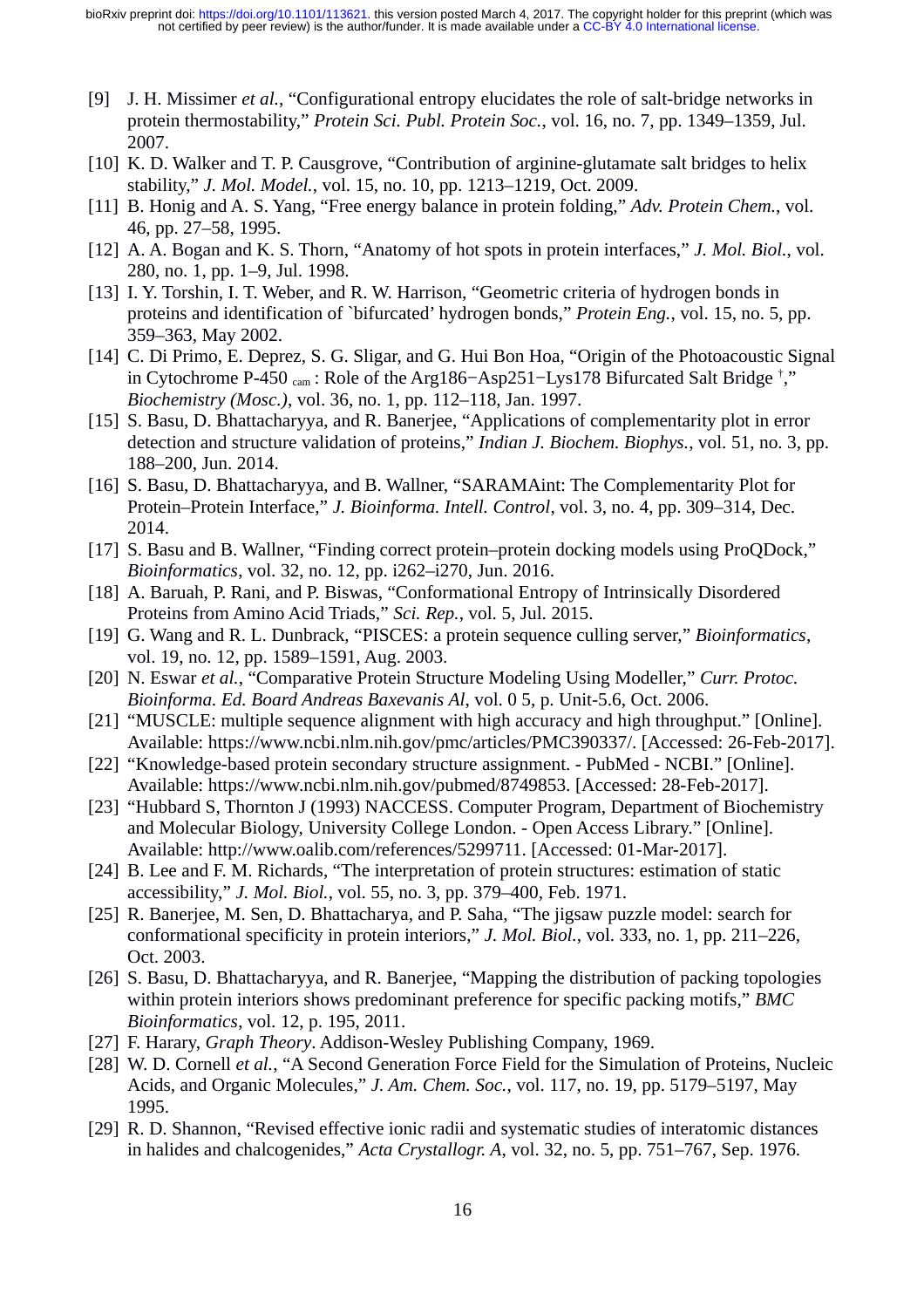- [30] L. Li *et al.*, "DelPhi: a comprehensive suite for DelPhi software and associated resources," *BMC Biophys.*, vol. 5, p. 9, 2012.
- [31] "Principles of protein-protein interactions." [Online]. Available: http://www.pnas.org/content/93/1/13. [Accessed: 20-Jan-2017].
- [32] F.-X. Theillet *et al.*, "The alphabet of intrinsic disorder," *Intrinsically Disord. Proteins*, vol. 1, no. 1, p. e24360, Jan. 2013.
- [33] "Proteus: A Random Forest Classifier to Predict disorder-to-order Transitioning Binding Regions in Intrinsically Disordered Proteins. | bioRxiv." [Online]. Available: http://biorxiv.org/content/early/2016/10/14/080788. [Accessed: 25-Nov-2016].
- [34] "DISOPRED3: precise disordered region predictions with annotated protein-binding activity." [Online]. Available: http://bioinformatics.oxfordjournals.org/content/31/6/857.full. [Accessed: 28-Apr-2016].
- [35] "Proteus: A Random Forest Classifier to Predict disorder-to-order Transitioning Binding Regions in Intrinsically Disordered Proteins. | bioRxiv." [Online]. Available: http://www.biorxiv.org/content/early/2016/10/14/080788.abstract. [Accessed: 08-Nov-2016].
- [36] A. H. Mao, S. L. Crick, A. Vitalis, C. L. Chicoine, and R. V. Pappu, "Net charge per residue modulates conformational ensembles of intrinsically disordered proteins," *Proc. Natl. Acad. Sci. U. S. A.*, vol. 107, no. 18, pp. 8183–8188, May 2010.
- [37] V. N. Uversky, J. R. Gillespie, and A. L. Fink, "Why are 'natively unfolded' proteins unstructured under physiologic conditions?," *Proteins*, vol. 41, no. 3, pp. 415–427, Nov. 2000.
- [38] A. Schlessinger, M. Punta, and B. Rost, "Natively unstructured regions in proteins identified from contact predictions," *Bioinforma. Oxf. Engl.*, vol. 23, no. 18, pp. 2376–2384, Sep. 2007.
- [39] A. R. Fersht, "Optimization of rates of protein folding: the nucleation-condensation mechanism and its implications," *Proc. Natl. Acad. Sci. U. S. A.*, vol. 92, no. 24, pp. 10869– 10873, Nov. 1995.
- [40] L. S. Itzhaki, D. E. Otzen, and A. R. Fersht, "The structure of the transition state for folding of chymotrypsin inhibitor 2 analysed by protein engineering methods: evidence for a nucleationcondensation mechanism for protein folding," *J. Mol. Biol.*, vol. 254, no. 2, pp. 260–288, Nov. 1995.
- [41] D. J. Kuster, C. Liu, Z. Fang, J. W. Ponder, and G. R. Marshall, "High-Resolution Crystal Structures of Protein Helices Reconciled with Three-Centered Hydrogen Bonds and Multipole Electrostatics," *PLOS ONE*, vol. 10, no. 4, p. e0123146, Apr. 2015.
- [42] D. Xu and Y. Zhang, "Generating Triangulated Macromolecular Surfaces by Euclidean Distance Transform," *PLoS ONE*, vol. 4, no. 12, p. e8140, Dec. 2009.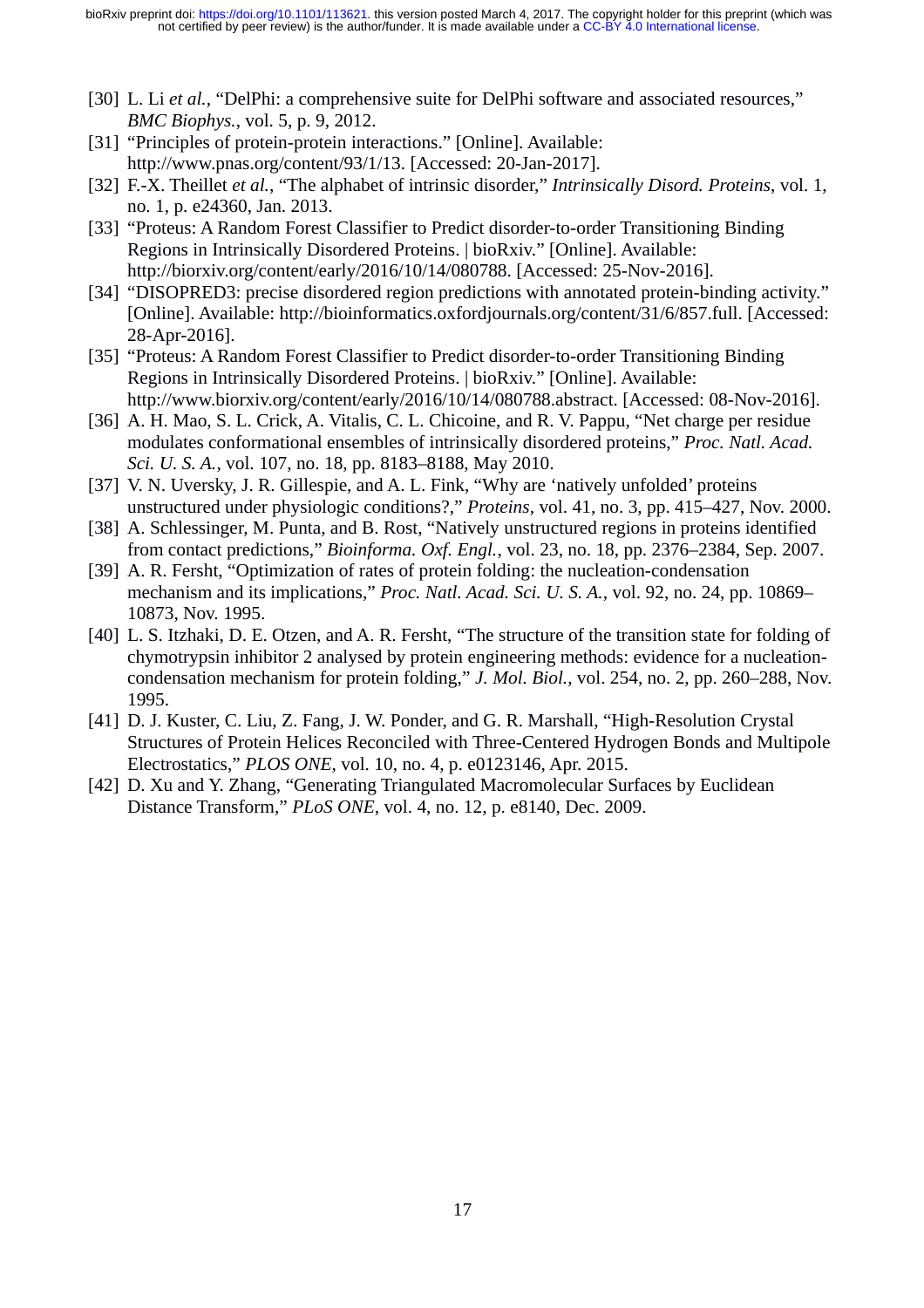## **Figures**

#### **Fig.1.**



#### **Fig.2.**

A.



533322-3533-3533-3533-252-252-222



533322-3532-3532-3522-253-253-233

В.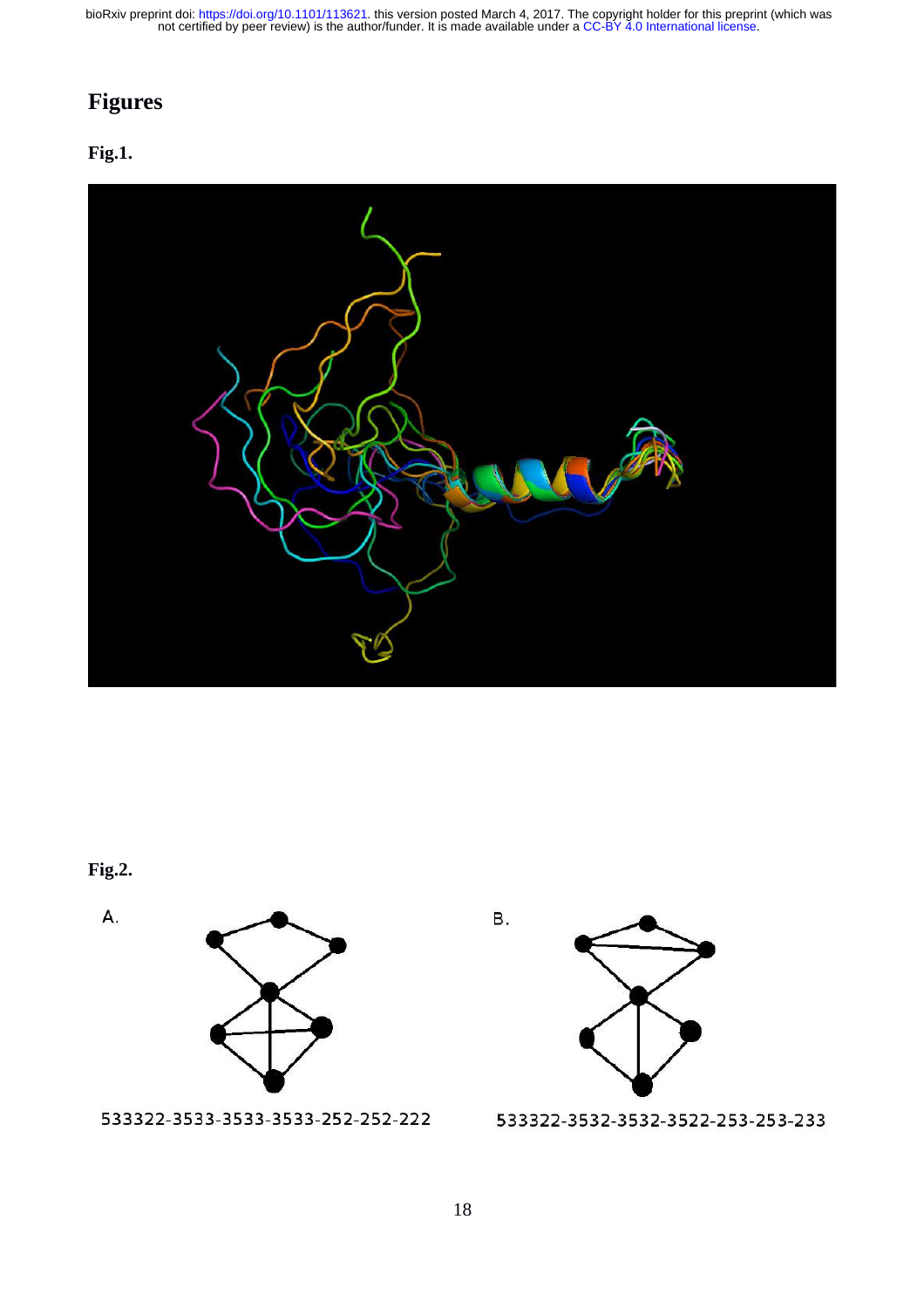



**Fig.4.**

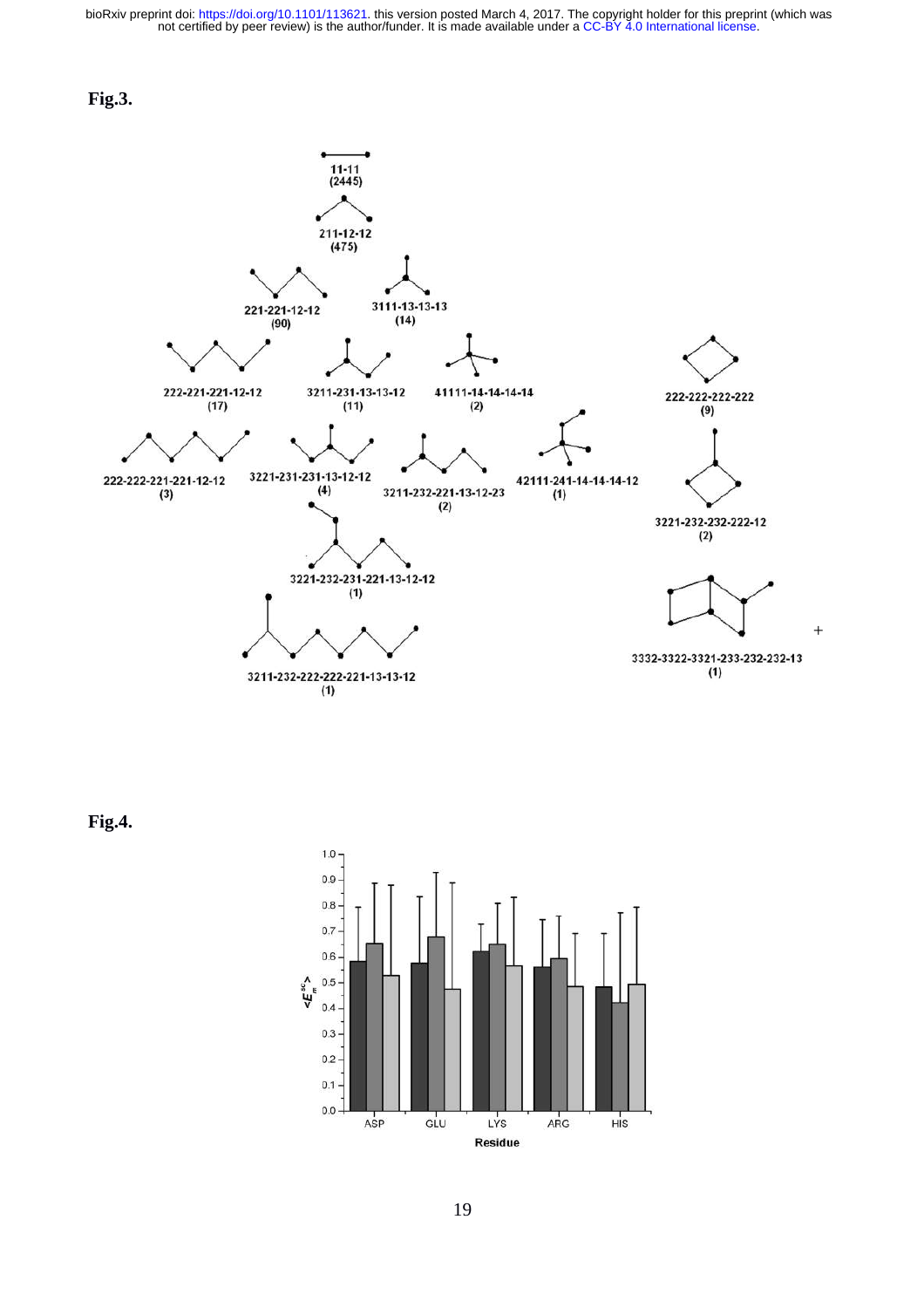#### **Fig.5.**



#### **Fig.6.**

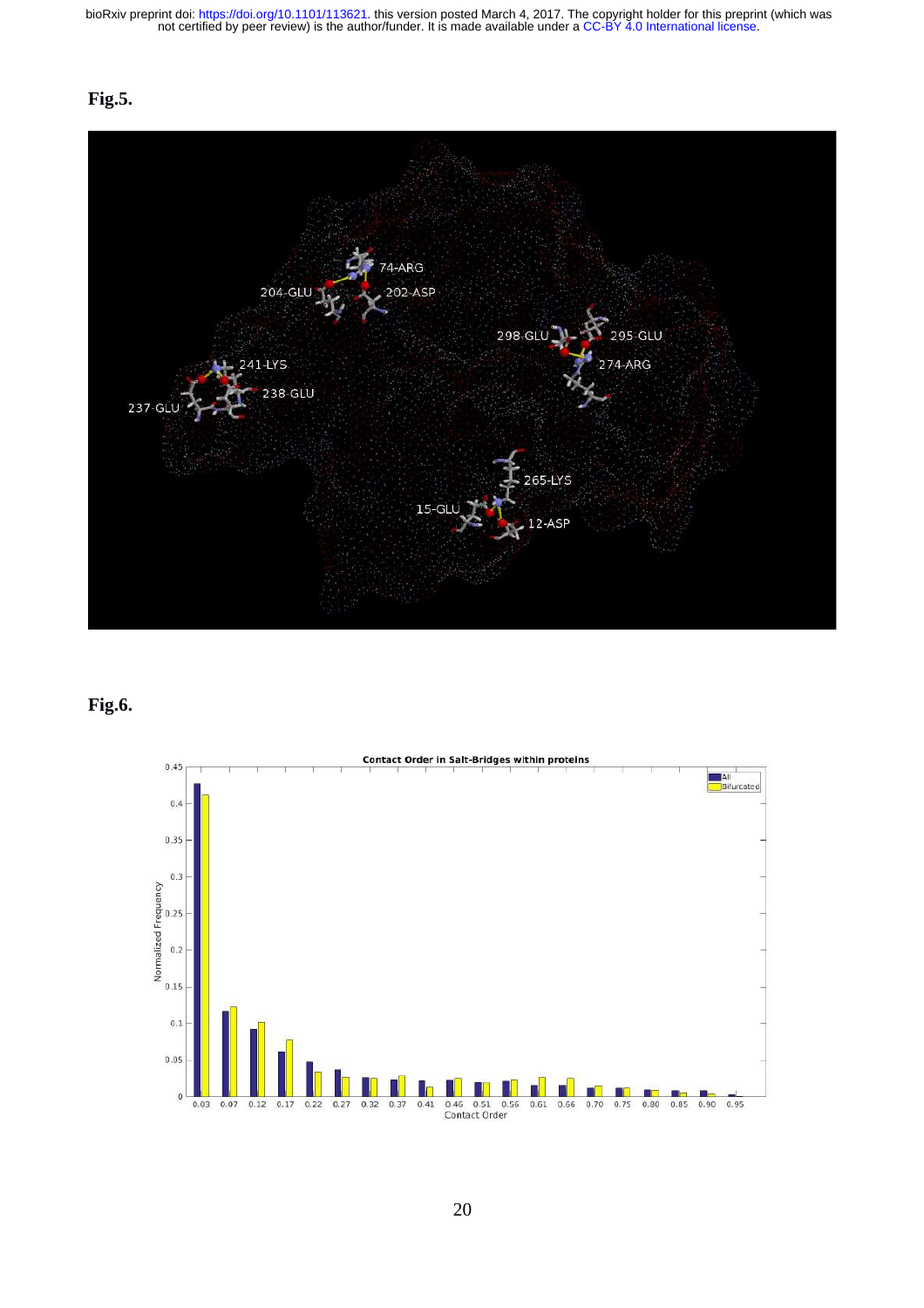#### **Fig.7.**



#### **Fig.8.**

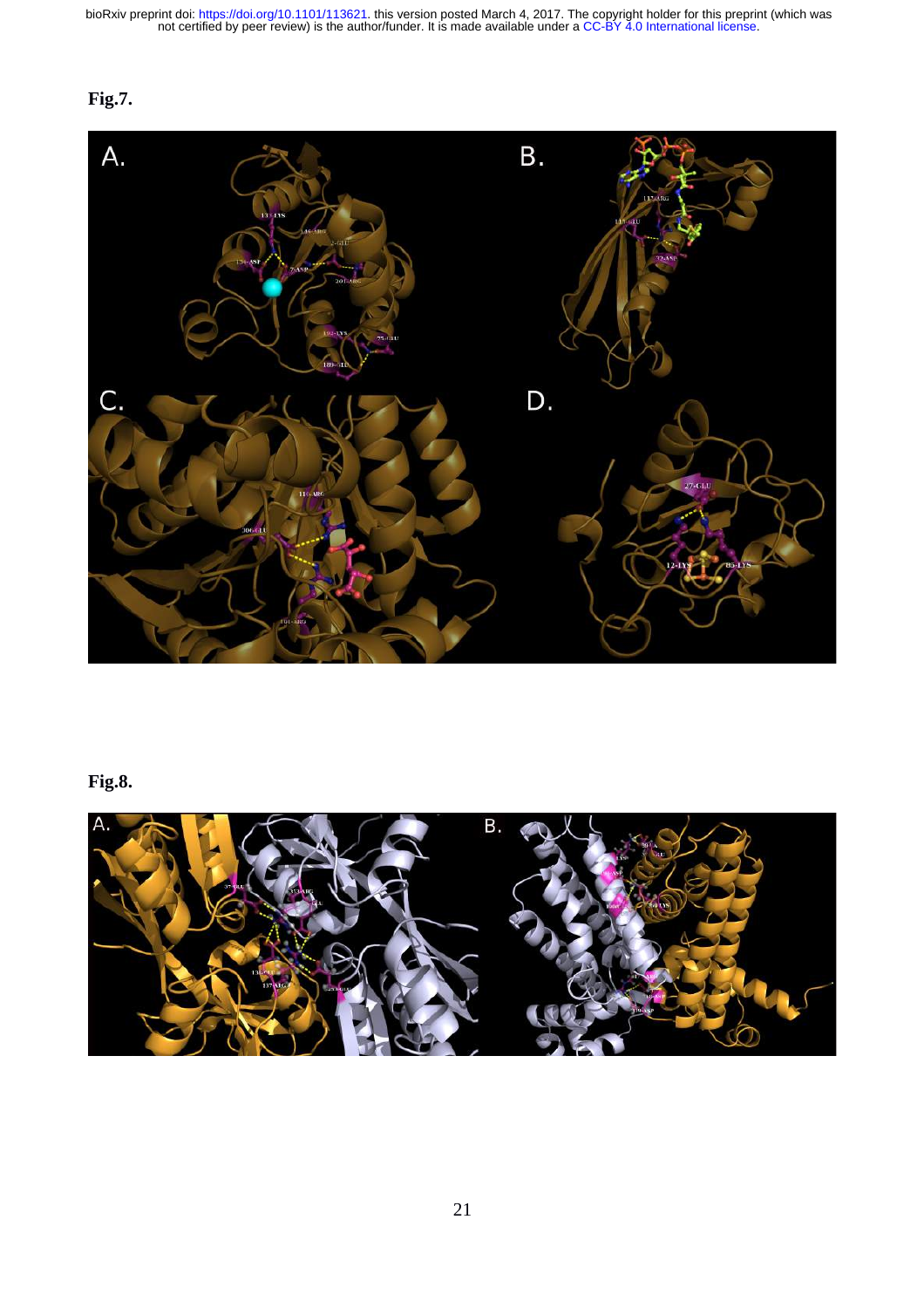#### **Fig.9.**

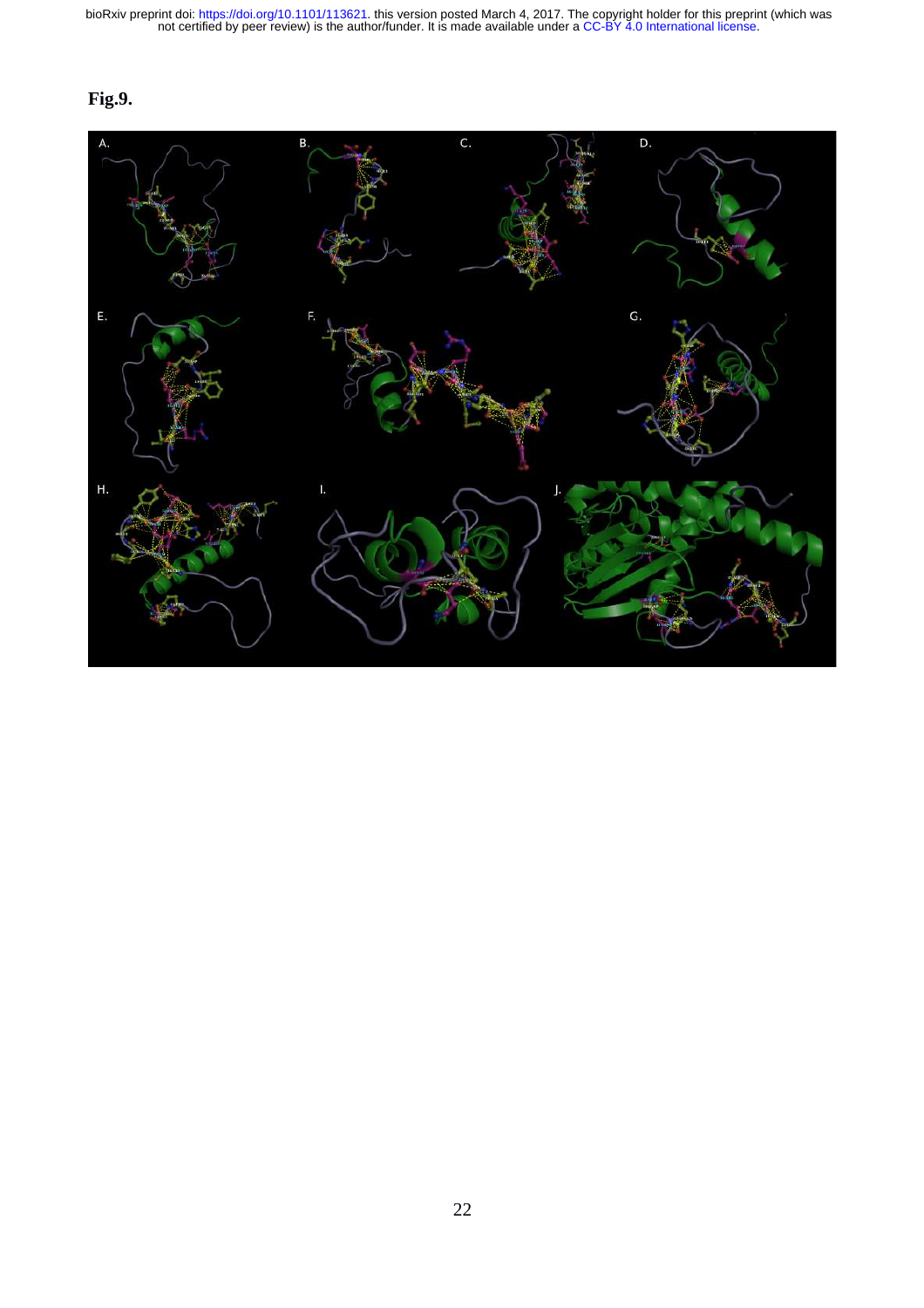#### **Fig.10.**